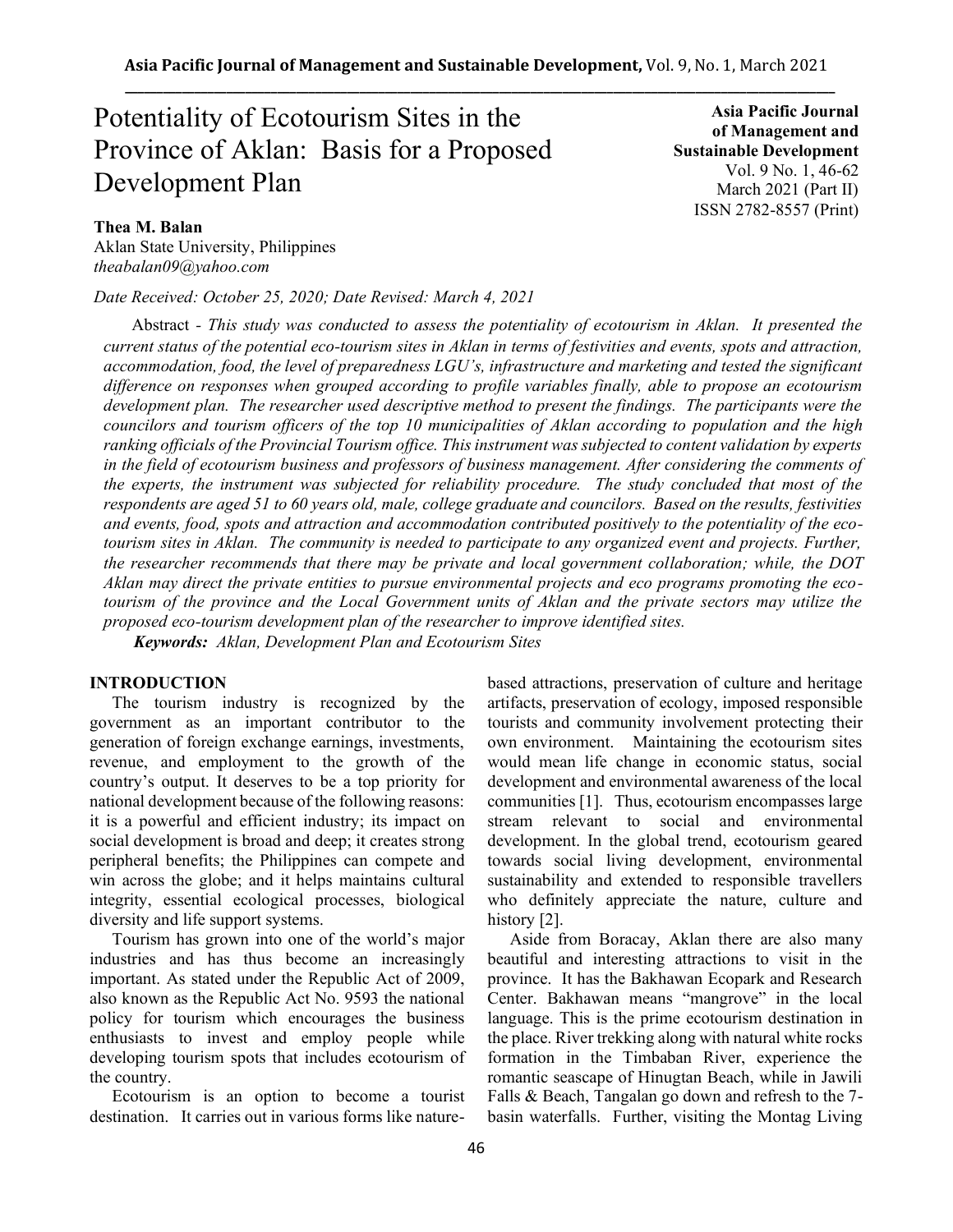Museum is a unique experience to have an actual activity through immersion with the locals. These are only few close encounters with the splendid moments while staying in Aklan.

Ecotourism helps protect the natural habitats and pristine environments. The researcher believed showcasing the potential ecotourism in Aklan can be of help the poorer communities living therein to have a job or business to settle with without harming, altering or destroying the natural resources, natural habitats of wildlife but instead protecting and preserving its beautiful natural landscapes. By doing so the potential ecotourism in Aklan may also contribute to province down to its communities to build their economies without harming the environment. The researcher is confident that through this study the potential ecotourism in Aklan will turn to be as a tourist destination just like the majestic Boracay Island of Aklan.

## **OBJECTIVES OF THE STUDY**

This study aimed to assess the potentiality of ecotourism in Aklan. Specifically, to 1) Present the demographic profile of respondents in terms of age, sex, educational attainment, and occupation. Identify the most visited potential eco tourisms sites; 2) present the status of eco-tourism related sites in Aklan in terms of festivities and events, spots and attraction, accommodation and food; 3) determine the level of preparedness of Aklan in terms of: government support, infrastructure and marketing; 4) describe the aspects of potential eco-tourism in terms of: economic, health and environmental aspect and preservation and conservation; 5) test the significant difference on responses when grouped according to profile variables; and 6) propose an eco-tourism development plan.

## **METHODS**

## **Research Design**

The descriptive method of research is used in the study, specifically the simple survey technique. This survey technique is an organized attempt to analyze, interpret and report the status of a group or area in order to secure evidence concerning the existing situation with the purpose of obtaining complete and accurate information [3].

## **Participants of the Study**

The participants of the study were the councilors and tourism officers of the top 10 municipalities of Aklan according to population and the high-ranking officials of the Provincial Tourism office.

There are seventeen (17) Municipalities in the province of Aklan. Hence, in identifying the number of participants was based on the top 10 municipalities of Aklan according to the total number of its population. The researcher got the one hundred (100) percent of the total number of councilors of the top 10 municipalities and one (1) tourism officer for each top 10 Municipalities and high-ranking officials of the Provincial Tourism office; with a total of 100 participants.

### **Instrument**

The researcher used data gathering tools with the end of getting all the data needed for this study. The questionnaire was composed of four (4) parts- firsts, the demographic profile of the participants; second, items on the Status of ecotourism sites in Aklan in terms of festivities and events, spots and attractions, accommodation and food; third, items on the level of preparedness of Aklan in terms of government support, infrastructure and marketing; and the last, items on the attitudes of the respondents towards economic, health and environmental aspects.

This instrument was subjected to content validation by experts in the field of ecotourism business and professors of business management. After considering the comments and suggestions of the experts, the improved instrument was subjected for reliability procedure. The questionnaire was administered to 30 respondents as samples who were not the actual respondents of the study but with similar characteristics from that of the actual respondents. The data was taken outside the top 10 municipalities of Aklan. After a period of one week (7 days), the questionnaire was retrieved and was subjected to reliability procedures using Cronbach alpha .819 thus, prove that this is valid to use.

The survey questionnaire will answer the Potentiality of Eco-Tourism Sites in the province of Aklan. The findings will be used to propose an ecotourism development plan. The questionnaire will be answered using the following scale:  $5 -$  Excellent;  $4 -$ Very Good;  $3 - Good$ ;  $2 - Fair$  and  $1 - Poor$ .

## **Data Gathering Procedure**

The researcher seek permission from the Department of Tourism and to the top 10 municipalities of Aklan based on population to administer and conduct the questionnaire to councilors and tourism officers. The developed items were subjected to content validation by experts in the field of eco-tourism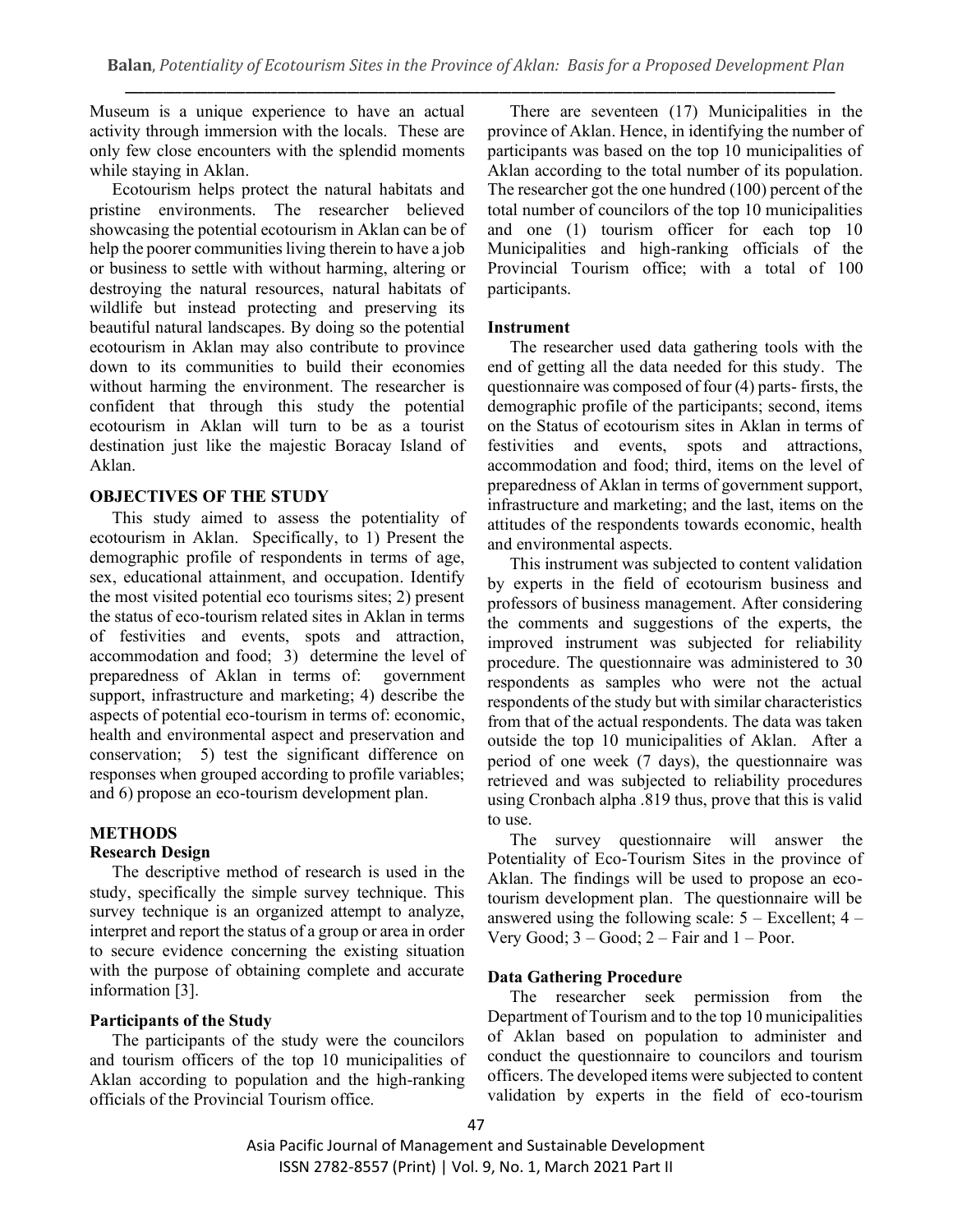business and professors of business management. After establishing the validity, the instrument was subjected to reliability procedures using Cronbach alpha. Then, the final copy was administered to actual respondents of the study.

Not 100 percent questionnaires were retrieved because some of the respondents were not available during the distribution they were on leave or some were attending seminars. The data collected was treated with appropriate statistical tool.

The proposed Ecotourism Development Plan suggested by the researcher was checked and validated by one of the DOT Officer of the province, Ms. Gelly Maypa.

#### **Data Analysis**

The data collected was treated and analyzed using the following statistical tools. Weighted mean was computed to determine the status of eco-tourism related sites in Aklan in terms of festivities, attractions and accommodation, preparedness of Aklan in terms of government support, infrastructure and marketing, and attitudes of the people. While the T-test was used to determine the significance difference on the level of preparedness of Aklan when grouped according to municipality, and attitudes towards eco-tourism among the three groups of respondents, namely: councilors, tourism officers and provincial tourism officers of the top 10 municipalities according to population.

#### **Ethical Consideration**

A questionnaire with letter seeking permission to respondents was provided by the researcher. Consent was sought from the councilors, tourism officers and high-ranking provincial tourism officers. Anonymity remains throughout the study. The researcher assured the participants on the confidentiality of the data.

#### **RESULT AND DISCUSSION**

Table 1 presents the percentage distribution of the respondents' profile in terms of age; many are belonging to 51 to 60 years old with a frequency of 24 or 30 percent; followed by 20 or 25 percent of the number of participants for each age bracket between 31 to 40 years old and 41 to 50 years old.

Based on the observation of the researcher many of the respondents are on the late adult stage since these are generally officials of the local government units. It took them years of work experience before they reach their position in the offices.

| Table 1. Percentage Distribution of the Respondents' |  |
|------------------------------------------------------|--|
| Profile                                              |  |

| Age                           | F  | $P(\%)$ |
|-------------------------------|----|---------|
| 21 yrs. Old- 30 yrs. Old      | 9  | 11.30   |
| 31 yrs. Old -40 yrs. Old      | 20 | 25.00   |
| 41 yrs. Old- 50 yrs. Old      | 20 | 25.00   |
| 51 yrs. $Old - 60$ yrs. $Old$ | 24 | 30.00   |
| 61 yrs. Old and above         | 7  | 8.70    |
| <b>Sex</b>                    |    |         |
| Male                          | 52 | 65.00   |
| Female                        | 28 | 35.00   |
| <b>Educational Attainment</b> |    |         |
| College Undergraduate         | 11 | 13.80   |
| College Graduate              | 64 | 80.00   |
| Postgraduate                  | 5  | 6.20    |
| Occupation                    |    |         |
| Councilor                     | 67 | 83.80   |
| Tourism Officer               | 10 | 12.40   |
| Provincial DOT Officer        | 3  | 3.80    |

While the two least number of participants belongs to ages 21 to 30 years old with 9 or 11.30 percent and 61 years old and above got 7 or 8.70 percent. Technically, as mentioned in the Senate Bill No. 738 compulsory retirement age of the government employees are from 65 to 60 years in this case, the 7 officers / participants are at the latter part of their age and work service.

In sex, majority of the participants were male with 52 or 65 percent whereas, female had 28 or 35 percent. In this study it shows that male actively participated in the communities of Aklan which it reflects that men dominated the government offices as councilors, tourism officers or DOT officials as compared to female.

For participants' educational attainment most of the were college graduate with 64 or 80 percent; next is college undergraduate with 11 or 13.8 percent; last, are belong to postgraduate with 5 or 6.20 percent. Clearly revealed that majority of the participants were college degree holder which is parallel to the educational requirement as to be tourism officers and DOT officers while others are assumed that they have undertaken their post graduate degree. Whereas, for councilors has lower educational qualifications of at least high school.

Furthermore, in terms of occupation the participants with the highest frequency of 67 or 83.80 percent were councilors; followed by tourism officers with 10 or 12.4 percent and the least worked as a provincial DOT officer in Aklan, they were 3 or 3.8 percent.In municipal office there were at least 8-10 councilors depending on the wide range of municipal jurisdiction.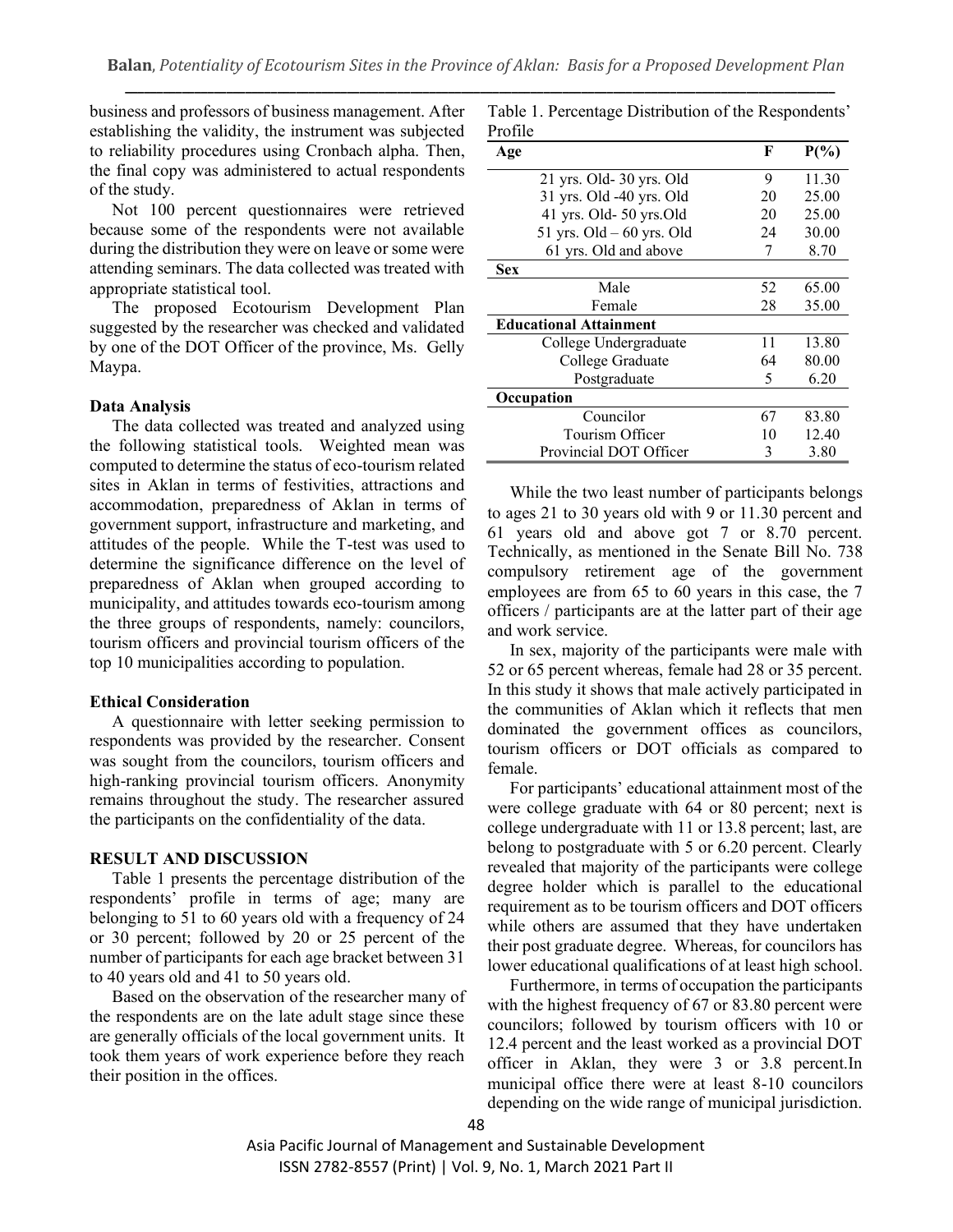While, in the Department of Tourism it is very usually to have only 1 tourism officer assigned for each municipality and also, there is a minimum number of tourism officers in the office of DOT.

Table 2. Visited Potential Eco-tourisms Sites

|                                | Е  | P(%)  |
|--------------------------------|----|-------|
| Bakhawan Eco Park, Kalibo      | 59 | 73.80 |
| Motag Living Museum, Malay     | 21 | 26.30 |
| Liktinon White Rocks, Madalag  | 27 | 33.80 |
| Katunggan it Ibajay, Ibajay    | 67 | 83.80 |
| Jawili Falls & Beach, Tangalan | 33 | 41.30 |
| Hinugtan White Beach, Buruanga | 37 | 46.30 |
| Nabaoy River, Malay            | 21 | 26.30 |
| Pawa Wind Farm, Nabas          | 15 | 18.80 |
| Hacienda Maria, Buruanga       | 14 | 17.50 |

Table 2 presents the visited potential eco-tourism sites in Aklan. The most visited is Katunggan it Ibajay, Ibajay with 67 or 83.8 percent on the total number of the participants; followed by Bakhawan Eco Park, Kalibo with 59 or 73.8 participants and the third is Hinugtan White Beach, Buruanga with 37 or 46.3 percent.

The geographic location of Katunggan it Ibajay, Ibajay is an important factor to consider, since it is very near in the town proper it is easy to access. There are times that this mangrove ecopark have always been part of the secondary itineraries of the tours.

The experiences in developing the Kalibo mangroves eventually became the models for mangrove reforestation projects in the west central region of the country. The initiative also became a showcase for prestigious visitors, including groups from the Asian Development Bank, the Overseas Economic Cooperation Fund, various review missions, the United States of America Peace Corps and universities [4].

While the three least potential eco-tourism sites visited by the respondents were Nabaoy River, Malay and Motag Living Museum, Malay with 21 or 26.3 percent; Pawa Wind Farm, Nabas had 15 or 18.8 percent and finally, the Hacienda Maria, Buruanga got the lowest frequency of 14 or 17.5 percent. Going to Hacienda Maria, Buruanga is always been a part of the island hopping from Boracay Island. The famous activity that the tourists could enjoy is the Kawa hot bath Jacuzzi also the cave adventure and swimming in the falls. However, despite of many tourist activities in the place not all tourists can avail the package of going to this spot because it is costly on their end.

Hacienda Maria is tucked away in the mountains of Buruanga in Aklan. It covers 14 hectares of land blessed with waterfalls, caves, and lush vegetation. The guide will take a short trek to the mountains to reach the waterfalls. They can enjoy the views along the way, as to pass by traditional bamboo huts and rows of orchards. Once in the falls, enjoy its waters cascading into a bright blue natural pool. The tourists or guests will have time to take a dip in the pool and let the cool water relax.

From the waterfalls, the guide will take to two unspoiled caves, each with varying levels of difficulty. One cave is easy and suitable even for kids and older adults. It has interesting stalactites and stalagmites and other rock formations. The other cave is a bit more challenging and is best suited for those who want a more adventurous experience. Hacienda Maria also has a Hot Pot Jacuzzi—a pot resembling a giant wok large enough to hold a person. It is filled with water and put over a small fire. The tourists can soak in the pot to soothe tired muscles after the trek [5].

Table 3 reveals the status of potential eco-tourism sites in Aklan as to festivities and events obtained a composite mean of 4.48 as verbally interpreted as very good. This implies that festivities and events can be of help to attract tourists to visit the tourism sites.

Table 3 Status of Potential Eco-Tourism Sites In Aklan as to Festivities and Events

| <b>Indicators</b>                                                       | WM    | VI | R                  |
|-------------------------------------------------------------------------|-------|----|--------------------|
| 1. Popularity of the feast or event                                     | 4.63  | E  | $\mathfrak{D}_{1}$ |
| 2. Extent of participation of the local<br>community                    | 4.46  | VG | 5                  |
| 3. Extent of participation of tourists.                                 | 483   | E  | 1                  |
| 4. The uniqueness and creativity of the<br>feast                        | 4.52  | E  | 4                  |
| 5. Environmental advocacy was<br>included during the feast or events.   | 4 1 8 | VG | 8                  |
| 6. Variety of foods served during<br>festival                           | 433   | VG | 65                 |
| 7. Variety of attractions during<br>celebration of the feast or events. | 433   | VG | 65                 |
| 8. Safety and security of feast and events                              | 4.58  | E  | 3                  |
| <b>Composite Mean</b>                                                   |       |    | Very<br>Good       |

Some activities include the Search for Mutya ag Lakan it Kalibo Ati-atihan, Aklan Festivals Parade, Higante Contest. Many tourists are looking forward to during the week-long celebration. The festivals allowed the crowd the principal streets of Kalibo to dance nonstop for several days rejoicing zealously to their religious vows.

Through festivities and events may extent the participation of the tourist in visiting the potential ecotourism sites in Aklan which garnered a (4.83) weighted mean. Seconded by the popularity of the feast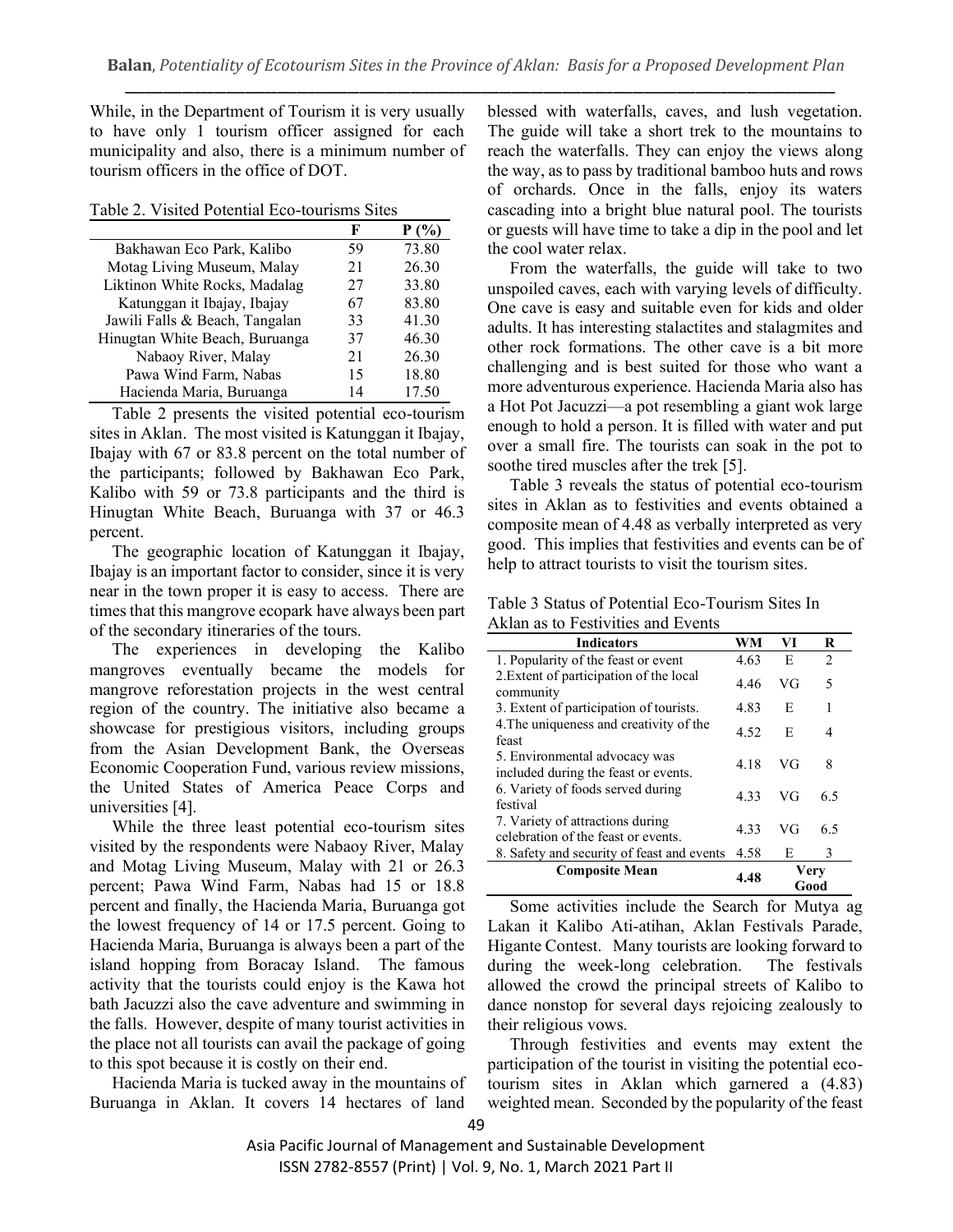or event with (4.63) while the safety and security of the feast and events is the third most high rated by the respondents with (4.58). The three mentioned indicators were all noted as excellent.

Since the participants are locals, they could easily relate themselves to the famous Ati-atihan festivals and the Piña and Fiber Festivals. Based on their assessment these festivals are well participated by many tourists. Tourists joined in the street dancing. More so, scheduled their tour in Aklan on the time where there is a festival to celebrate especially the foreign nationals who loved to immerse themselves in the local culture of the foreign land.

The celebrated festivities and organized events are part of the endeavor of the community and local government in order to attract tourists to visit some potential sites in the province of Aklan. More so, these events served as an option for many tourists to travel not only in Boracay but also in some other places of the province to experience the unique features and beautiful views and sceneries of the potential ecotourism sites.

Festivals are an expressive way to celebrate glorious heritage, culture and traditions. They are meant to rejoice special moments and emotions in our lives with our loved ones. They play an important role to add structure to our social lives and connect us with our families and backgrounds [6].

On the other hand, the least were the extent of participation of the local community to the festivities and events got (4.46); while the variety of foods served and attraction during festival or events were tied to (4.33); and the last with (4.18) weighted mean is the environment advocacy included during the feast or event. However, the least three were marked positively as very good by the respondents.

Part of the past experience happened in Boracay Island that it was closed for tourist consumption in order to rehabilitate the exploited resources and other affected areas. The locals are now aware to take care their environment by managing the undesirable waste. Cleaning the venue after the events is strictly implemented and sometimes, they let the participants to participate in their waste management advocacy. It becomes a practice and always part of the environmental advocacy.

The awareness level among people about ecological pollution during festivities and Explored Social work intervention bring awareness about celebrating festivities without harming ecology [7].

Table 4. Status of Potential Eco-Tourism Sites In Aklan as to Spots and Attraction

| <b>Indicators</b>                                                                                  | WM    | VI | Rank                          |
|----------------------------------------------------------------------------------------------------|-------|----|-------------------------------|
| 1. Famous white sand and beaches                                                                   | 4.71  | E  |                               |
| 2. Abundance of biodiversity (plants,<br>animals and aquatic species)                              | 4.16  | VG | 5                             |
| 3. Presence of natural attraction (rock)<br>formation, caves, water falls, cold spring<br>$etc.$ ) | 4.33  | VG | 3                             |
| 4. Number of pilgrims during<br>Pilgrimage                                                         | 4 1 1 | VG | 6                             |
| 5. Historical sites (Churches,<br>Monument, Landmark)                                              | 4.25  | VG | 4                             |
| 6. Attractiveness of Mangrove Eco Park                                                             | 4.46  | VG | $\mathfrak{D}_{\mathfrak{p}}$ |
| <b>Composite Mean</b>                                                                              | 4.34  |    | Verv Good                     |

Table 4 shows the status of the potential eco-tourism sites in Aklan as to spots and attraction had a composite mean of 4.34 with equivalent verbal interpretation as very good. Each municipality in the province offers different attractions, festivals and even delicacies and products unique among others. Attractions and events are extremely important of bringing the tourist in the destination from different places [8].

The highest indicator is the famous white sand and beaches in Aklan with the weighted mean of (4.71) noted excellent by the respondents. Whereas the attractiveness of mangrove eco-park (4.46); and, with the presence of natural attraction (rock formation, caves, water falls, cold spring etc.) (4.33); as the second and third were verbally interpreted as very good.

Boracay is famous because of the quality of it white sand beach. But white sand beach is not only to be found in Boracay Island, in Buruanga there is also a White Beach in Hinugtan, Buruanga. The beach is smaller and shorter white sand beach front compared to Boracay. But they have the same quality of natural powdered white sand.

The image of the tourist destinations is important, since it influences not only the choice of the destination by tourists but also their level of satisfaction. Often, destinations compete with each other through a little bit more than the image that they can create in the minds of potential travelers – the imagery. Therefore, tourist destination marketers invest a great number of resources to create a favorable and desirable image, which conquers potential travelers to visit or re-visit their destination [9].

Among the least were Historical sites (Churches, Monument, Landmark) (4.25), abundance of biodiversity (plants, animals and aquatic species) (4.16) and number of pilgrims during Pilgrimage (4.11) in the potential eco-tourism sites in Aklan were perceived as very good.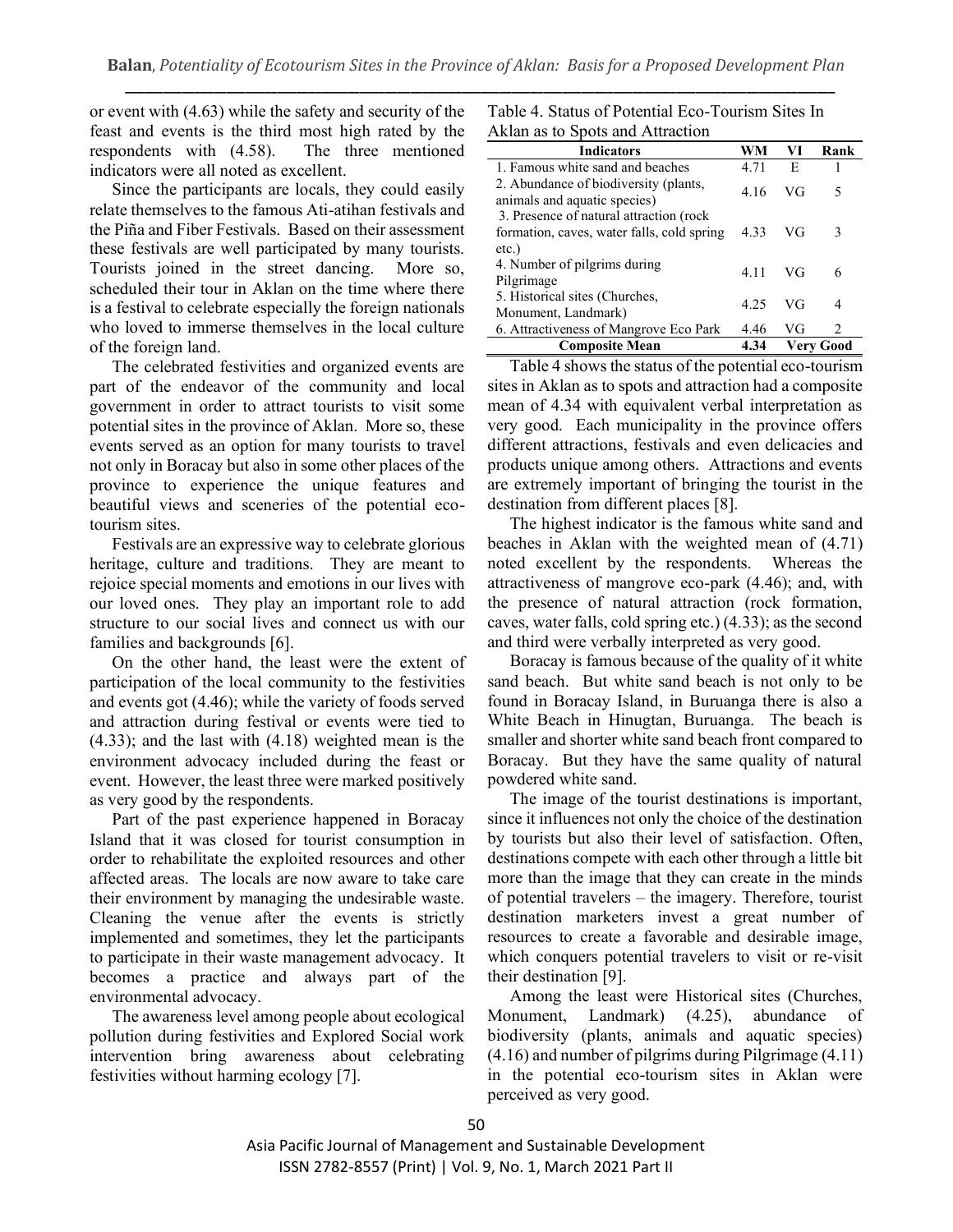In Aklan, there are also old churches to find, however very few are into pilgrimage activities. But during the Ati-atihan Festivals, religious organization are busy organizing pilgrimage activities where locals and tourists joined together to celebrate and participate in the intended religious programs or schedules.

For those in the tourism industry, festivals also carry a positive impact in three parallel areas: attracting tourism, improving the place's image and supporting the local community. First and foremost, festivals are a great anchor for attracting tourism [10].

Table 5. Status of Potential Eco-Tourism Sites in Aklan as to Accommodation

| <b>Indicators</b>     | WM.   | VI.              | Rank          |
|-----------------------|-------|------------------|---------------|
| 1. Hotels             | 4 34  | VG               |               |
| 2. Bed and Breakfast  | 411   | VG               |               |
| 3. Hostels            | 4.08  | VG               | 4.5           |
| 4. Resorts            | 4 1 5 | VG               | $\mathcal{D}$ |
| 5. Airbnb             | 4.08  | VG               | 4.5           |
| <b>Composite Mean</b> | 4.15  | <b>Very Good</b> |               |

Table 5 presented the status of potential eco-tourism as to accommodation with a composite mean of 4.15 verbally interpreted as very good. In the Province the tourists could find different types of accommodations from high-end to low-end service are available. The tourists could choose depending on their budget capacity. Comfortable hotels and accommodation facilities play a very important role in many or any tourist destination. Most likely, it is interpreted as influencing factor that has an impact in the way of life of the destination (Poudel, 2013).

All the given indicators were happened to be very good as noticed by the respondents. However, the highest type of accommodation in Aklan is the hotel with (4.34) weighted mean; resorts (4.15) and bed and breakfast (4.11) are as follows.

There are very few hotels that can be identified among municipalities in Aklan, but these are small scale hotels. It is far beyond to compare to many hotels within the Boracay Island. The concentration of hotel industry is in Boracay from high-end to budget accommodations. The famous Shangri-La's Resort and Spa is in Boracay Station 1, other branded Hotels are in Station 2 and Station 3 including those average and low-cost hotels and resorts. Hotels are definitely one of the fastest-growing sectors in the tourism sector and it is truly justified as accommodation is the key part in the development of any country or region's tourism.

Tourism and [Hotel Industry](https://chashotels.in/siliguri/hotels.php) always go hand in hand and the presence of enough hotels also adds value and quite a lot of factors and punches it within the region's economy. The Existence of a Hotel isn't enough to single-handedly boost a region's tourism, but they also give out a symptom of health tourism [11].

Meanwhile, the two least accommodations were hostels and airbnb with (4.08) but as very good as the three highest indicators. These low-cost accommodations are very few also in other municipalities. In city or town proper could find it. Since majority of the tourists intended to visit Boracay their accommodations were in Boracay.

Accommodation is a base of tourism industry as it is a vital and fundamental part of tourism supply. Tourists in their travel require location where they can rest and revive during their travel. As a result, commercial accommodations are in existence. There is great diversity in size and type of accommodation in relation to location and services provided. The services of accommodation facilities vary from each other based on their targeted customer groups [12].

Table 6. Status of Potential Eco-Tourism Sites in Aklan as to Food

| <b>Indicators</b>                    | WM .   | -VI | Rank             |
|--------------------------------------|--------|-----|------------------|
| 1. Variety of native dishes          | 438 VG |     |                  |
| 2. Availability of local products in |        |     |                  |
| the market such as delicacies and    | 441 VG |     |                  |
| native fruits                        |        |     |                  |
| <b>Composite Mean</b>                | 4.39   |     | <b>Very Good</b> |

Table 6 tells the status of potential eco-tourism in Aklan as to food with the composite mean of 4.39 or has a verbal interpretation of very good. Food and drink provide lasting memories that define a holiday or travel experience. In the province the native or local food specially seafood and delicacies play an important role, it contributes to the total or overall experience of the tourist visited Aklan.

For both indicators with the same verbal indicators as very good; with the availability of local products in the market such as delicacies and native fruits (4.41). Local products such pineapple fiber weaved are best seller. Similar with the local food like uraro, utap and the like are also being patronized by many tourists. Most destination used food as the main attraction with good marketing strategies are incorporated so to increase good consumption of many tourists has a little difference when it comes to weighted mean compared with the variety of native dishes which garnered a (4.38)? One of the native dishes is the "Inubarang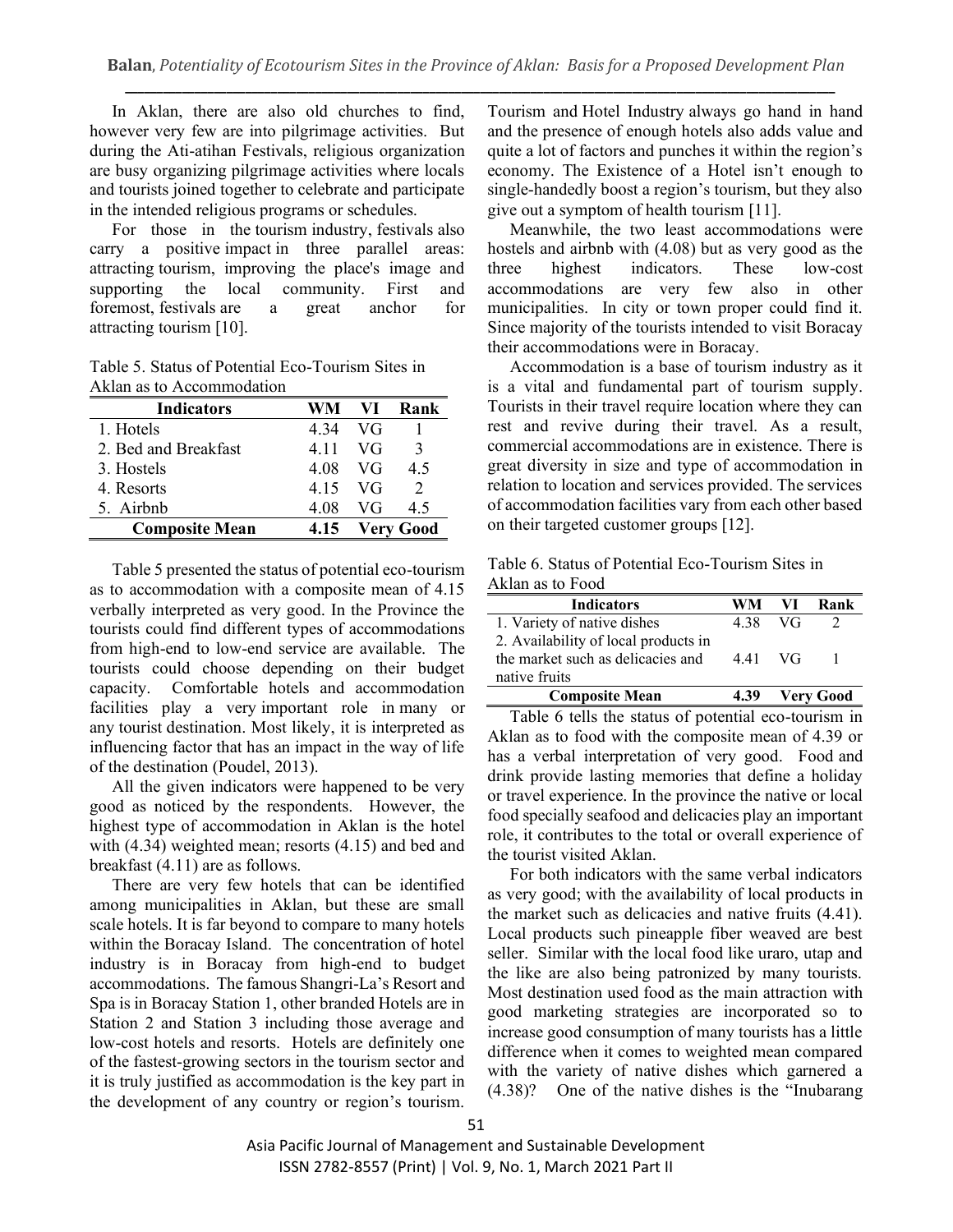Manok" and 'binakol" another chicken recipe in the province. While other food dishes are the grilled sea foods. Many tourists enjoyed these foods and make their dining experience more memorable.

Mostly the local products of Aklan are made of Piña weaving, for that matter weaving industry in the province does exist. These kinds of products can be observed as the tourists visit the souvenir shops. This industry is also associated to their one of the wellknown and celebrated festival in Aklan, the Piña and Fiber festivals. Moreover, other local productions of delicacies are present like the "ginataang manok" and the "pasalubong" products like uraro and the like. While native fruit is banana. These factors have average impact in the tourism industry because the primary reason that really attracts the tourists of visiting the province is the Asia's most famous beach the Boracay.

As food is an integral part of cultural experience, some believed that food tourism plays an important role in promoting destination marketing. Hence tourists are able to plan thoroughly which places to visit and what food or drink to try [13].

Table 7. Summary Table on the Status of Potential Eco-Tourism Sites in Aklan

| <b>Indicators</b>         | WM    | VI               | Rank |
|---------------------------|-------|------------------|------|
| 1. Festivities and Events | 4 48  | VG               |      |
| 2. Spots and Attraction   | 4 34  | VG               | 3    |
| 3. Accommodation          | 4 1 5 | VG               |      |
| 4. Food                   | 4 39  | VG               |      |
| <b>Composite Mean</b>     | 4.34  | <b>Very Good</b> |      |

Table 7 is the summary on the result of potential eco-tourism sites in province of Aklan as to food with a composite mean of 4.34 or verbally interpreted as very good.

The top two indicators based on the obtained weighted mean were the festivities and events (4.48) and food (4.39). Both indicators were verbally interpreted as very good. Subsequently, the main focus of discussion is the potential ecotourism of Aklan, the minds of the participants pertain much on the festivities and events. It gained a greater impact since these festivals stand as an important event among the locals. The local government spent much time for the celebration of the festivals as they organized it annually. Local festivals are increasingly being used as instruments for promoting tourism and boosting the regional economy. show modest but positive local growth, suggesting some justification for public assistance for local festivals as a tourism strategy [14].

While the least indicators but equally very good were as follows: spots and attraction (4.34) and accommodation (4.15). Among the participants as they assessed accommodation has a low impact for their mass tourism or commercial industry. Since tourists after attending festivals or events or visiting other attractions tend to turn to their primary itinerary which is in Boracay Island.

Hotels are a vital and essential part of the tourism industry. Today, hotels not only provide accommodation and meals but also offer a variety of other services as per the needs of the tourist/guest. For example, many hotels offer a health club, crèche, etc. as per the changing needs of the customer. Accommodation in the form of low budget lodges/hotels to world class luxury hotels is available at all the major tourist destinations to provide the tourist a home away from home. These are establishments that provide a place for the tourist to stay i.e., lodging facilities which are paid for the duration of the stay by the tourist [15].

Table 8. Preparedness of Aklan as to Government support

| WM    |              | Rank     |
|-------|--------------|----------|
|       |              |          |
| 4 1 0 | P            | 2.5      |
|       |              |          |
|       |              |          |
| 4 1 0 | P            | 2.5      |
|       |              |          |
|       |              | 7        |
|       |              |          |
| 4.05  | P            | 4        |
| 4.00  | P            | 5        |
|       |              |          |
|       |              | 6        |
|       |              |          |
|       |              |          |
| 4.19  | P            |          |
| 4.03  |              | Prepared |
|       | 3.82<br>3.99 | P<br>P   |

Table 8 reveals the preparedness of Aklan as to government support has a composite mean of 4.03 as perceived they are prepared. The support of the Local Government is essential especially when it is about the development and improvement of the destination. The province of Aklan has on-going projects on the transportation or road facilities. Government framework for tourism policy making is therefore to maximize economic and social benefit from the tourism sector.

Based on the result the government is prepared to support and provide sports development fund with a weighted mean of (4.19) same with sustaining the eco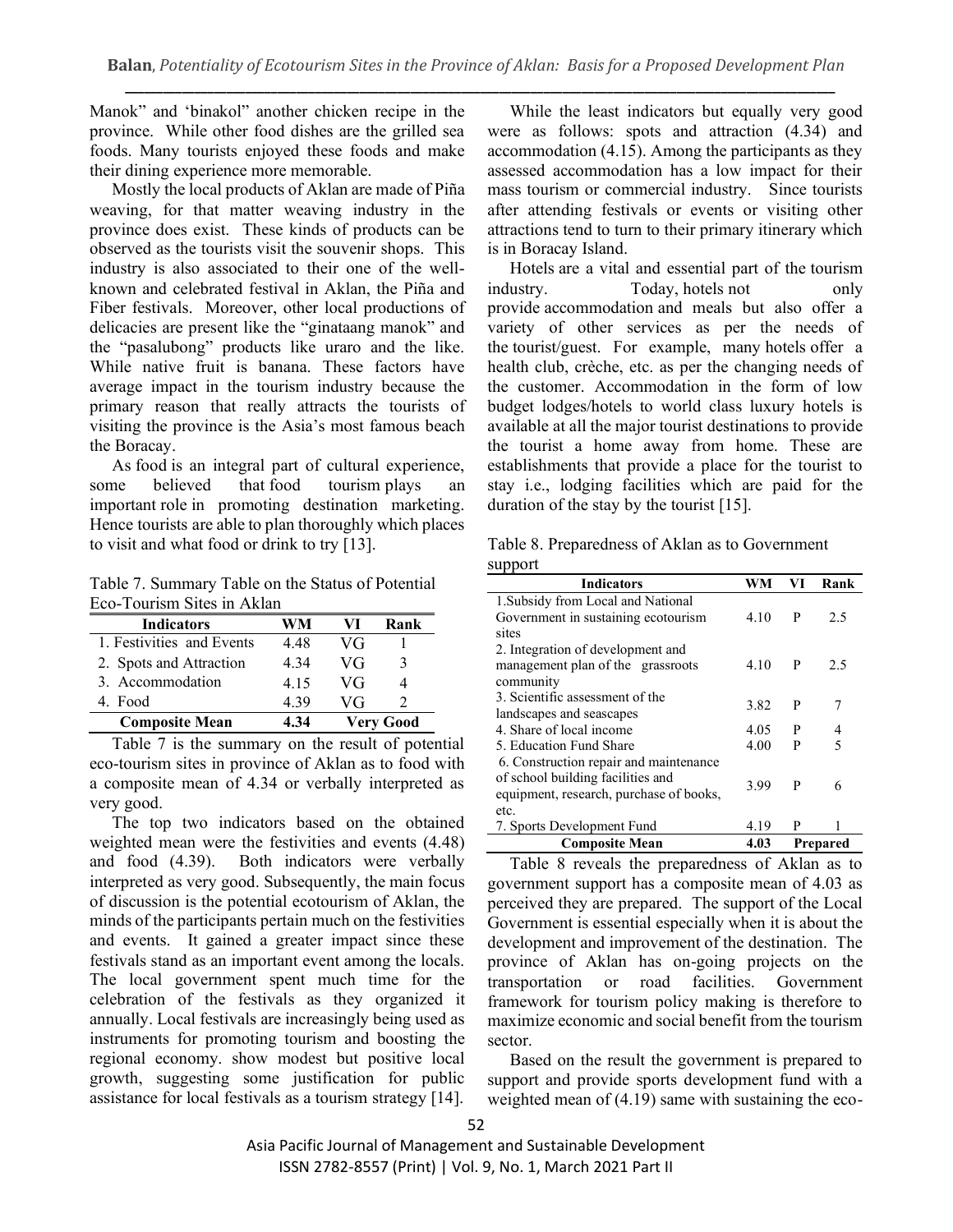tourism site as subsidized by the local and national government and the integration of development and management pan of the grassroots community (4.10) and the sharing of local income (4.05). It is not new to local governments to conduct and fund sports tournament. However, these events were never linked to any potential ecotourism sites since this kind of activity is irrelevant to such form of tourism. Sports activity cannot be associated with mangrove Eco Park unless it is for fund raising which will benefit the ecotourism as the case maybe. These councilors are actually referring to the sports development happening within the Barangay area. On the other hand, in Boracay sports tournament organized and sponsored by popular sports branded products are happening and well attended by many known personalities and tourists coming from different places from local and international.

Even to the least indicators the government is also prepared for the education fund share (4.00); in the construction repair and maintenance of school building facilities and equipment, research, purchase of books, etc. (3.99); and in conducting scientific assessment of the landscapes and seascapes (3.82). This is the least because this is less priority. This kind of project requires a lot of budget. Financial allocations were placed to different project proposals and other expenditures.

Table 9. Preparedness of Aklan as to Infrastructure

| <b>Indicators</b>                                                                    | WM    | VI | Rank                          |
|--------------------------------------------------------------------------------------|-------|----|-------------------------------|
| 1. Boracay Island Resort                                                             | 4.50  | HP |                               |
| 2. Kalibo International Airport                                                      | 4.26  | P  | 4                             |
| 3 Caticlan Port                                                                      | 4.31  | P  | 3                             |
| 4. Aklan Circumferential Road                                                        | 4.34  | P  | $\mathfrak{D}_{\mathfrak{p}}$ |
| 5. Nabas and Hydro Power in Madalag,<br>Aklan                                        | 4.16  | P  | 6                             |
| 6. Sanguniang Bayan (SB) establish<br>general wastewater treatment plant in<br>Aklan | 4.11  | P  | 7                             |
| 7. DENR sewerage system for all<br>Boracay establishments                            | 4 1 8 | P  | 5                             |
| <b>Composite Mean</b>                                                                | 4.27  |    | Prepared                      |

Table 9 exposes the preparedness of the Aklan as to infrastructures which obtained a composite mean of 4.27 as noted by the respondents as prepared.

In terms of infrastructure, Boracay Island Resort is highly prepared (4.50); while Aklan Circumferential Road (4.34) and Caticlan Port (4.31) are much lesser prepared.

Certainly, Boracay is highly prepared in terms of infrastructure to some extent it is well develop, highly commercialized, accommodate mass tourism for the longest time, in fact in all areas of consideration in line to tourism industry have gone too far compared to other municipalities around Aklan. It is highly urbanized municipality, needless to say have an excellent economic output in the entire province.

Boracay is small island but the white, long sand beach served as an asset as the core tourist attraction, along the seashore and many beach resorts are promised to provide a leisure experience to the tourists [16].

The infrastructure of DENR sewerage system for all Boracay establishment (4.18) are prepared same with the Nabas and Hydro Power in Madalag, Aklan (4.16) and Sanguniang Bayan (SB) establish general wastewater treatment plant in Aklan (4.11).

Participants believed that the Sanguniang Bayan (SB) is prepared to establish the wastewater treatment plant; looking back from the past when Boracay was rehabilitated the agency able to function appropriately however, there is a need for improvement should take place. Like for instance, budget allocation for acquiring better equipment. Hence, it will have a remarkable and effective treatment plant for the quality and adequate supply of water.

| Table 10. Preparedness of Aklan as to Marketing |  |  |  |  |
|-------------------------------------------------|--|--|--|--|
|-------------------------------------------------|--|--|--|--|

| <b>Indicators</b>                                                                                                                                | WM    | VI | Rank            |
|--------------------------------------------------------------------------------------------------------------------------------------------------|-------|----|-----------------|
| 1. Banga-Libacao Farm to market road                                                                                                             | 4.20  | P  | 4               |
| 2. Libacao road development project                                                                                                              | 4.11  | P  | 5               |
| 3. Accessibility of road connecting to<br>tourist spots and destination                                                                          | 4.09  | P  | 6               |
| 4. Banga, Madalag, and Libacao road<br>network to transport abaca products,<br>rice, corn, banana, cacao, vegetables<br>and livestock production | 4 2 6 | P  | 3               |
| 5. Department of Tourism (DOT)<br>include three popular island tourist<br>destination of Palawan, Cebu and<br>Boracay.                           | 4 3 6 | P  |                 |
| 6. DOT release Civil Aeronautics<br>Board guidelines for commercial air<br>transportation serving Boracay Island.                                | 4.30  | P  | 2               |
| <b>Composite Mean</b>                                                                                                                            | 4.22  |    | <b>Prepared</b> |

Table 10 pointed out the preparedness of Aklan as to marketing gained a composited mean of 4.22 as perceived by the respondents the province is prepared.

The Department of Tourism (DOT) include three popular island tourist destination of Palawan, Cebu and Boracay (4.36); DOT release Civil Aeronautics Board guidelines for commercial air transportation serving Boracay Island (4.30) and Banga, Madalag, and Libacao road network to transport abaca products, rice, corn, banana, cacao, vegetables and livestock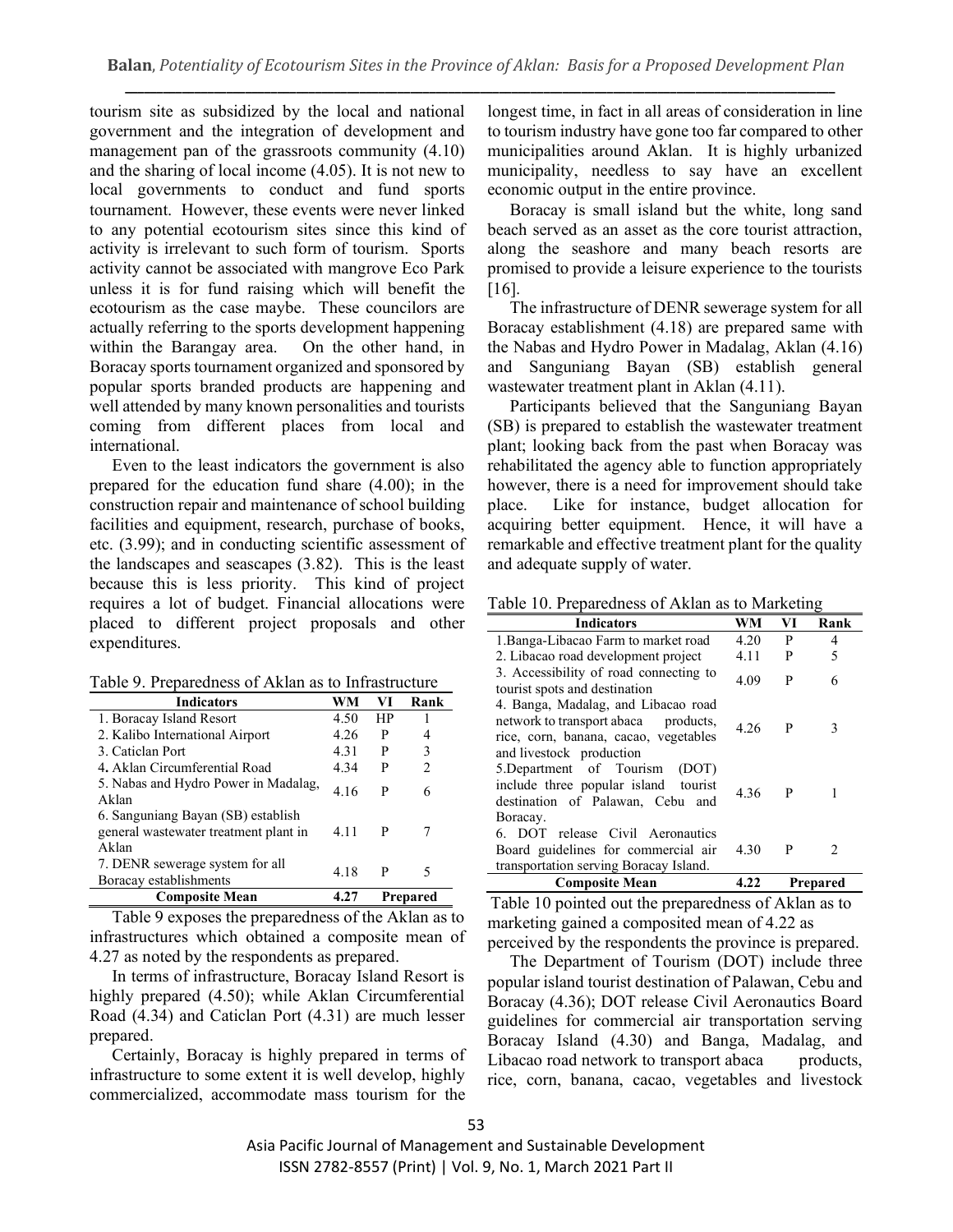production (4.26) were prepared for any marketing initiatives of the province.

DOT have implemented such marketing strategies to set a tour package wherein it offers to combine the top destination when it comes to tourist arrival: Palawan, Cebu and Boracay tour is very enticing tour adventure to many tourists. This can be considered a strong collaboration of local governments among the three provinces (Palawan-Cebu-Aklan). However, DOT perceived that they need to have aggressive marketing collaterals and strong ties with both local and private entities to obtain the desired output.

Aguila and Ragot, [17] emphasized the need of the local government to focus first on the implementation of marketing promotion of ecotourism.

Similarly, with the Banga-Libacao Farm to market road (4.20); Libacao road development project (4.11) and the accessibility of road connecting to tourist spots and destination were prepared for marketing.

In the context of accessibility of the said potential ecotourism sites is a long process to go. The participants are very much aware of the status of many road networks within the municipality. The location of such potential ecotourism is not as accessible as the Boracay. It demands huge budget for road construction and rehabilitation, improve transit routes to create better access connecting one area to the other. There is road access going to tourist spot however, improvement is much needed for safe transfer and travel.

The importance of a structure to support ecotourism needs to be emphasized. As Yilmaz [18], pointed out, there is a necessity of setting up a substructure and advertisement for Golhisar County to acquire a significant eco-tourism potential for its natural and cultural resources.

Table 11 refers to the summary on preparedness of Aklan with a composite mean of 4.17 which indicate that the province id prepared.

Table 11. Summary on the Preparedness of Aklan

| <b>Indicators</b>     | WM   |                 | Rank |
|-----------------------|------|-----------------|------|
| 1. Government support | 4.03 | Prepared        |      |
| 2. Infrastructure     | 4.27 | Prepared        |      |
| 3. Marketing          | 4 22 | Prepared        |      |
| <b>Composite Mean</b> | 4.17 | <b>Prepared</b> |      |

In fact, the infrastructure got the highest weighted mean of (4.27); while marketing (4.22) on the second slot finally, government support is the least with (4.03). but the three are the same with its verbal interpretation as prepared.

With the presence of Kalibo International Airport, seaport, road facilities the participants believed that Aklan is prepared. However, according to them such transportation or access facilities need to improve for better service to the public. Airport is small in land area the mere fact it is international airport, the seaport as well have the same concern the gall away is short and limited that there are some instances boat has to wait for another to depart; the boatman has to wait for his turn to occupy vacant space to embark his passenger. Many roads need to develop to create entry and exit point to another spots. Also, many roads need to rehabilitate or to reconstruct to become passable to many and different type of vehicles.

Abat-Perducho [19] cited Phanthavong [20], that ecotourism generates income for local residents, improve roads and build infrastructures, impacts on livelihood opportunities and job creation.

Table 12 Economic Aspects of Potential Ecotourism

| <b>Indicators</b>                                                                                                     | WM    | VI           | Rank  |
|-----------------------------------------------------------------------------------------------------------------------|-------|--------------|-------|
| 1. Eco-tourism generates income for the<br>community                                                                  | 431   | $\mathsf{A}$ | 2.5   |
| 2. Eco-tourism provides employment for<br>the locals                                                                  | 431   | $\mathbf{A}$ | 2.5   |
| 3. Extent of involvement of the<br>community towards tourism industry                                                 | 4 25  | A            | 4     |
| 4. Investment and development to eco-<br>tourism                                                                      | 4 1 8 | A            | 5     |
| 5. Feasts are managed to promote local<br>products and generate income, i.e.<br>Kalibo Sto Nino, Ati-Atihan Festival, | 435   | A            |       |
| etc.<br><b>Composite Mean</b>                                                                                         | 4.28  |              | Agree |

Table 12 presents the economic aspects of potential eco-tourism got a composite mean of 4.28 with verbal interpretation of agree.

Based on the result of the study the top indicators with the highest weighted mean respectively were the feasts as managed to promote local products and generate income, i.e., Kalibo Sto Nino, Ati-Atihan Festival, etc. (4.35); followed by eco-tourism generates income for the community and eco-tourism provides employment for the locals (4.31) and extent of involvement of the community towards tourism industry (4.25).

According to the participants, festival is income generating activity. It highlights local products in effect, it creates greater local products production. It gives opportunities to small scale business to improve their profit as leads to generate jobs among locals.

Achieving the aims in ecotourism depends on whether they are environmentally and ecologically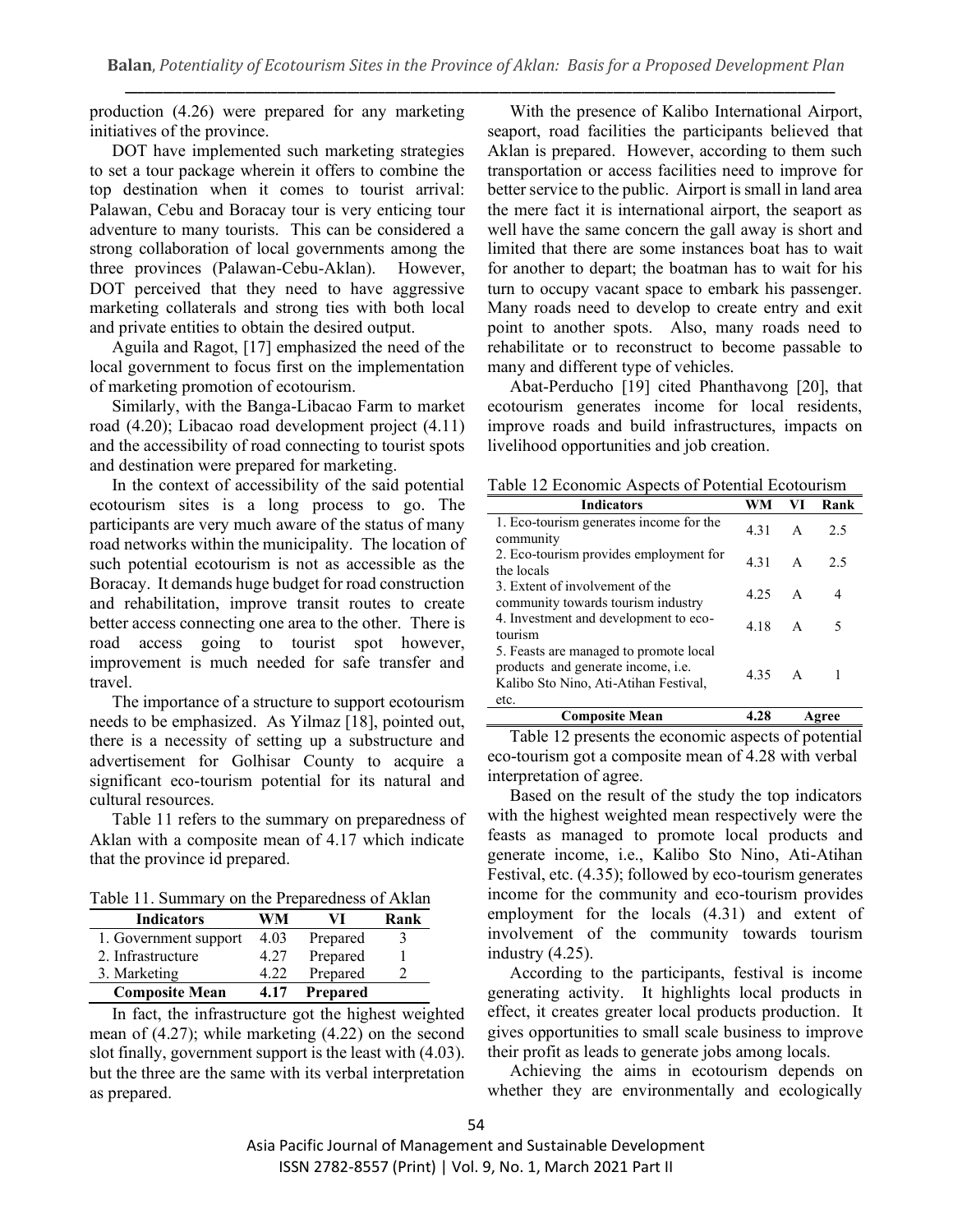sustainable and economically applicable. Ecotourism helps in involving local community for the conservation of the ecology and biodiversity of the area that biodiversity in return provides the economic incentives to the local community [21].

Whereas the least indicator is the investment and development to eco-tourism (4.18) as verbally interpreted agree.

As elaborated by a few respondents investing to a less reliant business is a big risk. Developing a potential ecotourism site is a long process that the return of investment will take a long journey as well. In such situation, the development of ecotourism leaves in the hands of local government then became the least priority. Another argument given by the respondents, taking care of the preservation and conservation of ecotourism has a low impact to a mass tourism and commercialized industry. Unless there is a huge budget to allocate for the development of facilities suited for tourist consumption capabilities. Creation of tourist adventure activities that would really attract the tourist to come and go and return if they wanted to is highly encourage.

The study of Cornejo, et al [22], confirmed in his finding ecotourism has a positive impact on the economic aspect of the destination. Most of their stakeholders looked forward for more economic gains and opportunities to uplift the quality of life of the community. Likewise, in the study of Soreda and Estananto [23], revealed that ecotourism in their barangay provided additional source of income to the community residents, particularly for the fisher folks and women who have skills in cooking.

Table 13. Health Aspects of Potential Eco-tourism

| <b>Indicators</b>                                                                    | WM   | VI           | Rank |
|--------------------------------------------------------------------------------------|------|--------------|------|
| 1. Medical facilities are available<br>within the place                              | 4 25 | A            |      |
| 2. Medical services are available for<br>tourists                                    | 4.21 | A            |      |
| 3. Availability and accessibility of<br>medical facilities and services to<br>locale | 4.23 | A            |      |
| <b>Composite Mean</b>                                                                |      | <b>\gree</b> |      |

Table 13 refers to the health aspects of potential eco-tourism has a composite mean of 4.23 as agreed by the respondents. Health is also considered essential aspect that the very tourism management has to look into with special attention for the safety of the community, tourist and other stakeholders in the industry. In the province, health desk is placed to take

care of the tourist. In the seaport going to Boracay Island it can be observed.

The topmost indicator is the medical facilities are available within the place (4.25); followed by availability and accessibility of medical facilities and services to locale (4.23) and the least refers to the medical services are available for tourists (4.21). all indicators were agreed by the respondents as one of the aspects of potential eco-tourism.

The tourism sector provides opportunities arising from the improvement of health services to residents, that could strengthen a personalized service offer targeting tourists as well. This could be exploited to increase attractiveness of internal areas as well as of out of season offers, more sustainably by including activities that positively impact health. Traveling for health and wellness is one of the most important tourist patterns of economic returns generated by the tourism industry, tourist destinations and the health sector [24]. The participants explained that medical clinics are available for simple cases and for first aid situations. But for complicated medical cases the patient needs to send bigger hospitals located in the city.

While the medical clinic, medical staff and doctor are available in the place of municipality. Further, the medical services for emergency cases that sometimes encountered by many tourists are not appropriate for them. This medical clinic services are good for initial assistance like first aid procedures. Therefore, first aid procedure will be performed by the medical practitioners henceforward, send to the city where complete medical facilities are present for proper medical attention. Hospitals, medical centers and health resorts an accommodation, contributing to this valuable tourism program [24].

Table 14 reveals the environment aspects of potential eco-tourism with a composite mean of 4.20 as verbally interpreted as agree.

| Table 14. Environment Aspects of Eco-tourism |  |
|----------------------------------------------|--|
|----------------------------------------------|--|

| <b>Indicators</b>                         |       | VI       | Rank |
|-------------------------------------------|-------|----------|------|
| 1. Road networks for easy access to       | 4 1 5 | A        |      |
| different places in Aklan                 |       |          |      |
| 2. Bridges linking tourists' destinations | 4 1 9 | $\Delta$ | 3    |
| are accessible                            |       |          |      |
| 3. Presence of military and police        | 425 A |          |      |
| personnel for safety peace and Order      |       |          |      |
| 4. Immediate response of National         |       |          |      |
| Disaster and Response Units in case of    | 423   | A        |      |
| emergency.                                |       |          |      |
| <b>Composite Mean</b>                     |       |          | gree |

In the context of environment aspects, the presence of military and police personnel for safety peace and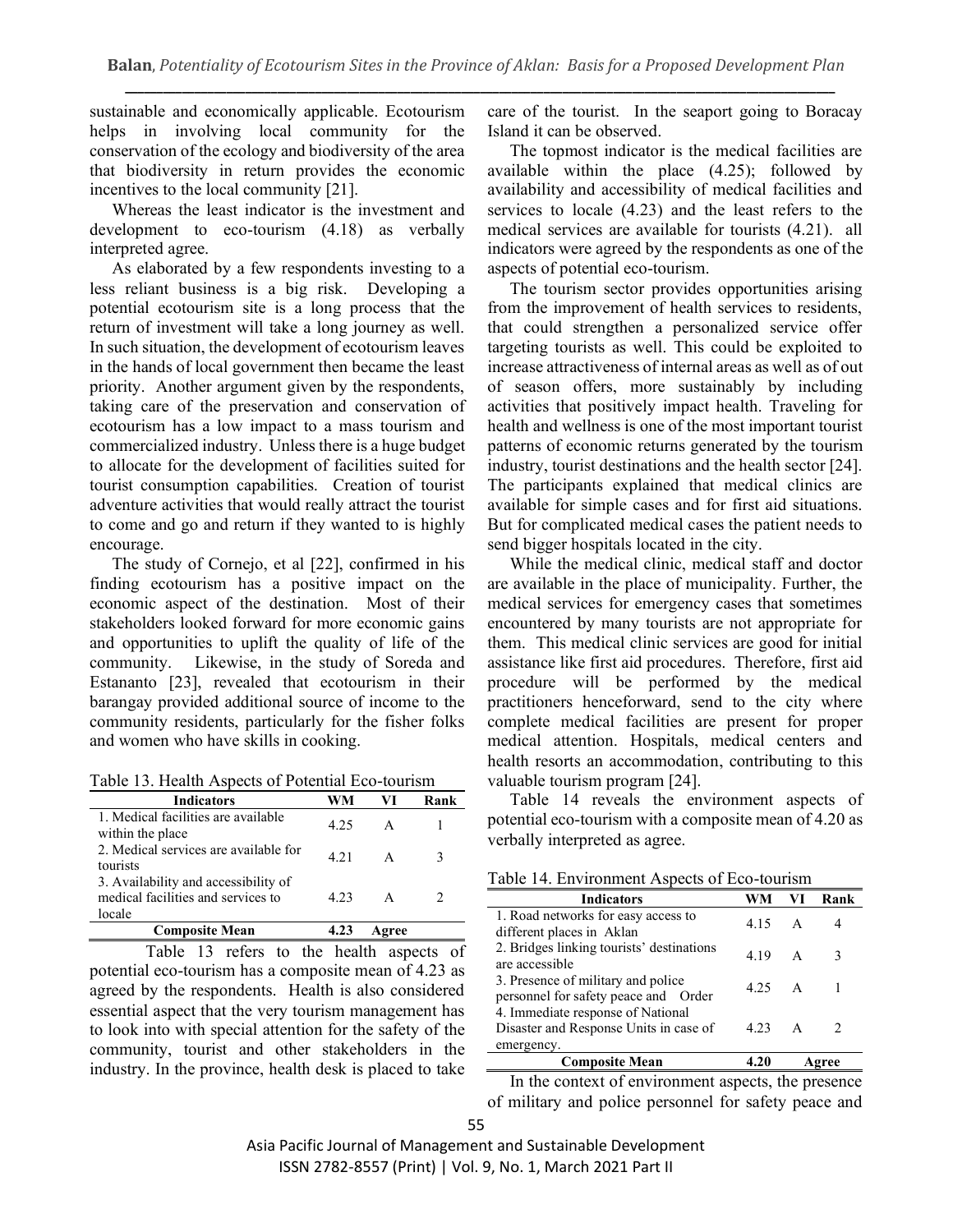order obtained the highest weighted mean of (4.25); followed by Immediate response of National Disaster and Response Units in case of emergency (4.23) and bridges linking tourists' destinations are accessible (4.19). All indicators noted with verbal interpretation as agree.

Visibility of the military and police enforcers can be observed in the place. There are also headquarters for each of the municipality.

Cornejo, et al [22], found that development of values and social and cultural exchange matters most despite the possible rise of crime rate, overcrowding of the place and increased outdoor and nightlife activities.

The least is pertaining to the road networks for easy access to different places in Aklan with (4.15) as verbally interpreted agree.

The participants confirmed the initiatives of the local government in establishing, reconstructing and rehabilitating many roads within its municipalities. Most especially the main or national roads connecting with other provinces are part the Province's development plan.The tourists viewed traffic congestion, discomfort when moving from one site to another, and distance travelled as major issues. Hence, having a good infrastructure to facilitate ease of flow of vehicles is an important issue in ecotourism. The safety and security of tourists are thus important components to boost the popularity of ecotourism [25].

Table 15. Preservation and Conservation Aspects of Potential Eco-tourism

| <b>Indicators</b>                              | WМ   |   | Rank  |
|------------------------------------------------|------|---|-------|
| 1. Heritage sites are well maintained          | 3.99 | А |       |
| 2. Archaeological sites are preserved          | 3.86 | A |       |
| 3. Infrastructure development are<br>sustained | 3.80 | A |       |
| <b>Composite Mean</b>                          | 3.88 |   | Agree |
| Table 15 is the preservation and conservation  |      |   |       |

Table 15 is the preservation and conservation aspects of the potential eco-tourism which obtained a composite mean of 3.88 as agreed by the respondents.

 In the province preservation and conservation of the eco-tourism is being done already and continuously sustain. In fact, the mangrove in Bakhawan and Ibajay are being maintain by the government. Ecotourism contributes

to conservation or preservation of the natural resources and promotes stewardship of natural and cultural resources Ecotourism should be effectively managed for the long-term through minimal negative impacts on the host environment [21].

Based on the result, heritage sites are well maintained it has the highest weighted mean of (3.99); next the preservation of archaeological sites (3.86) and the sustained infrastructure development (3.80). The respondents agreed that the three were preserved and conserved. The province maintained those cultural, religious and heritage sites. In fact, there are museums that being catered to the tourists as a secondary itinerary.

Similarly, with the infrastructure within the province were sustained. Also, it developed infrastructure to enhance the public service among locals and tourists. In addition, it opened the province to other provinces which leads to become accessible.

Table 16. Summary Table on the Different Aspects of Potential Eco-tourism

| <b>Indicators</b>                | WМ    | VI | Rank  |
|----------------------------------|-------|----|-------|
| 1. Economic Aspect               | 4 2 8 |    |       |
| 2. Health Aspect                 | 4 2 3 | A  |       |
| 3. Environment Aspect            | 4 20  | A  |       |
| 4. Preservation and Conservation | 3.88  |    |       |
| <b>Composite Mean</b>            | 4.15  |    | Agree |

Table 16 is the summary on the different aspects of potential eco-tourism with a composite mean of 4.15 and verbally interpreted as agree.

The topmost aspect refers to the economic aspect (4.28); followed by health aspect (4.23) and environment aspect (4.20). all of them were agreed by the respondents.

The respondents confirmed that being one of the most visited provinces mainly because of Boracay greatly contributed a lot to the economic standing and growth of Aklan. On a positive note, Abat-Parducho [19], stated that ecotourism activities generate income for local residents, improve roads and build infrastructures, as well as promote the heritage of the locality. It was reiterated that the most significant feature of the tourism industry is its capacity to generate large-scale employment opportunities and utilize natural resources for the economic benefit of the population. It also adds value to a multitude of humanmade attractions and employs a large number of women and young people in hotels, airline services, travel agencies and the like [26].

The least is the preservation and conservation to which with a weighted mean of (3.88) as verbally interpreted as agree. The local government as further elaborated by the respondents, there is initiatives being done for the preservation and conservation however, it is not the top priority as of this moment because of the constraints in budget allocation.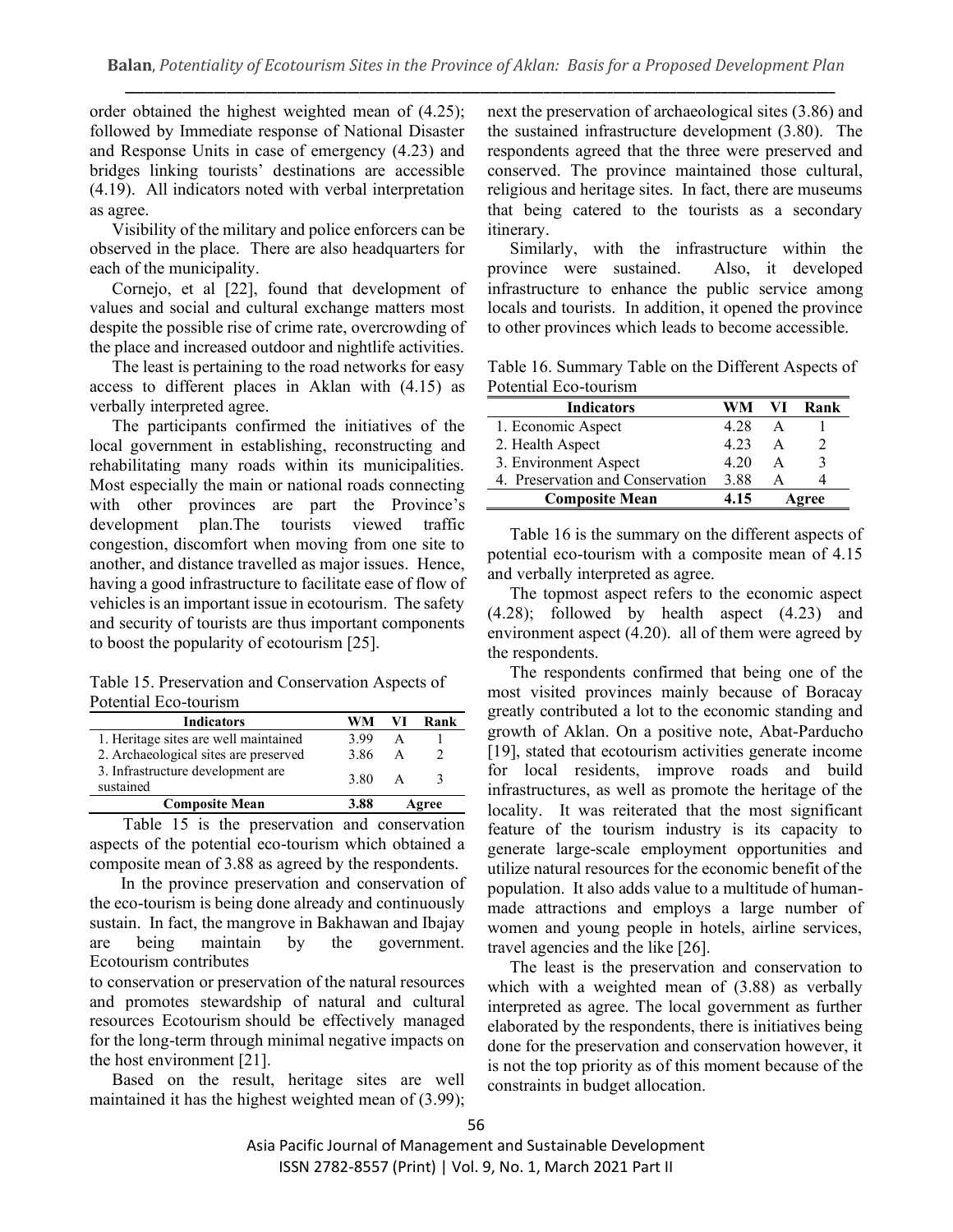The respondents in the study of Cornejo, et al [22] agreed on the potential impact of ecotourism in terms of environmental, socio-cultural and economic effects. Environmental impact ranked first among the different factors. On contrary, from Abat-Perducho [19], concluded that tourism is not acceptable if it harms the environment, damages culture and exploits and degrades the people, especially women and children. In the same vein, Hossen, et al [27] pointed out the negative impacts of tourism. These are on the cultural heritage and the environment of the area which result in severe environmental degradation especially ecological sensitive areas.

Table 17 presents the comparison of responses on responses when grouped according to to profile. It was observed that there was a significant difference on government support (0.018) and preservation and conservation (0.010) when grouped according to occupation since the obtained p-values were less than 0.05 alpha level. Based on the post hoc test conducted, it was found out that Provincial DOT Officer have greater assessment on the above-mentioned variable.

On the other hand, other variables do not show significant difference, thus the responses do not differ statistically. From the comparison of responses on the status of potential eco-tourism as to festivities and events when grouped according to profile; it was observed that there was a significant difference on occupation. Based on the post hoc test conducted, it was found out that Provincial DOT Officer have greater assessment on festivities and events.

The DOT has a major role in managing and conducting regional festivals and regional or national events. This is in line with their interest to at least avail to sustain or maintain the cultural aspect of the province especially if the province or site is a catch basin of many tourists.

The initiatives building up the significant festivals and events are in the hands of their department. Including the promotions and coordination to the proper authorities is within their duties and responsibilities.

Moreover, in the comparison of responses on the preparedness as to government support when grouped according to profile; it was observed that there was a significant difference on occupation based on the post hoc test conducted, it was found out that Provincial DOT Officer have greater assessment on government support.

| Table 17. Difference on the responses when Grouped |  |
|----------------------------------------------------|--|
| <b>According to Profile Variables</b>              |  |

| $\mu$ recording to 1 forme<br><b>Profile Variables</b> | <b>F-value</b> | p-value        | I         |
|--------------------------------------------------------|----------------|----------------|-----------|
| Age                                                    |                |                |           |
| <b>Festivities and Events</b>                          | 1.701          | 0.159          | <b>NS</b> |
| Spots and Attraction                                   | 0.038          | 0.997          | NS        |
| Accommodation                                          | 0.484          | 0.747          | NS        |
| Food                                                   | 2.139          | 0.084          | <b>NS</b> |
| Government Support                                     | 2.324          | 0.064          | <b>NS</b> |
| Infrastructure                                         | 0.566          | 0.688          | <b>NS</b> |
| Marketing                                              | 1.947          | 0.111          | <b>NS</b> |
| Economic                                               | 1.968          | 0.108          | NS        |
| Health                                                 | 1.456          | 0.224          | <b>NS</b> |
| Environment                                            | 2.332          | 0.063          | NS        |
| Preservation and Conservation                          | 1.216          | 0.311          | <b>NS</b> |
| <b>Festivities and Events</b>                          | 0.324          | 0.324          | <b>NS</b> |
|                                                        |                |                | <b>NS</b> |
| Spots and Attraction<br>Accommodation                  | 0.353<br>0.567 | 0.353<br>0.567 | NS        |
|                                                        |                |                |           |
| Food                                                   | 0.991          | 0.991          | <b>NS</b> |
| Government Support                                     | 0.384          | 0.702          | <b>NS</b> |
| Infrastructure                                         | 1.738          | 0.086          | <b>NS</b> |
| Marketing                                              | 0.826          | 0.411          | <b>NS</b> |
| Economic                                               | 1.476          | 0.144          | <b>NS</b> |
| Health                                                 | 0.802          | 0.425          | <b>NS</b> |
| Environment                                            | 1.225          | 0.224          | <b>NS</b> |
| Preservation and Conservation                          | 0.306          | 0.761          | <b>NS</b> |
| <b>Educational Attainment</b>                          |                |                |           |
| <b>Festivities and Events</b>                          | 2.719          | 0.072          | <b>NS</b> |
| Spots and Attraction                                   | 1.636          | 0.201          | <b>NS</b> |
| Accommodation                                          | 0.248          | 0.781          | <b>NS</b> |
| Food                                                   | 2.371          | 0.100          | <b>NS</b> |
| Government Support                                     | 0.090          | 0.914          | <b>NS</b> |
| Infrastructure                                         | 0.812          | 0.448          | <b>NS</b> |
| Marketing                                              | 0.606          | 0.548          | NS        |
| Economic                                               | 2.363          | 0.101          | <b>NS</b> |
| Health                                                 | 2.071          | 0.133          | NS        |
| Environment                                            | 0.897          | 0.412          | <b>NS</b> |
| Preservation and Conservation                          | 1.069          | 0.348          | NS        |
| Occupation                                             |                |                |           |
| Festivities and Events                                 | 7.790          | 0.001          | S         |
| Spots and Attraction                                   | 0.198          | 0.820          | NS        |
| Accommodation                                          | 1.303          | 0.278          | NS        |
| Food                                                   | 0.070          | 0.933          | NS        |
| Government Support                                     | 4.254          | 0.018          | S         |
| Infrastructure                                         | 2.847          | 0.064          | <b>NS</b> |
| Marketing                                              | 1.370          | 0.260          | NS        |
| Economic                                               | 1.613          | 0.206          | NS        |
| Health                                                 | 1.167          | 0.317          | <b>NS</b> |
| Environment                                            | 1.709          | 0.188          | NS        |
| Preservation and Conservation                          | 4.917          | 0.010          | S         |

*Legend: Significant at p-value < 0.05*

The Provincial DOT officer believed that their department and the local government are prepared to support whatever endeavor relevant to securing, protecting and sustaining the potential ecotourism of the province.

The Department of Tourism (DOT) shall be the primary government agency charged with the responsibility to encourage, promote, and develop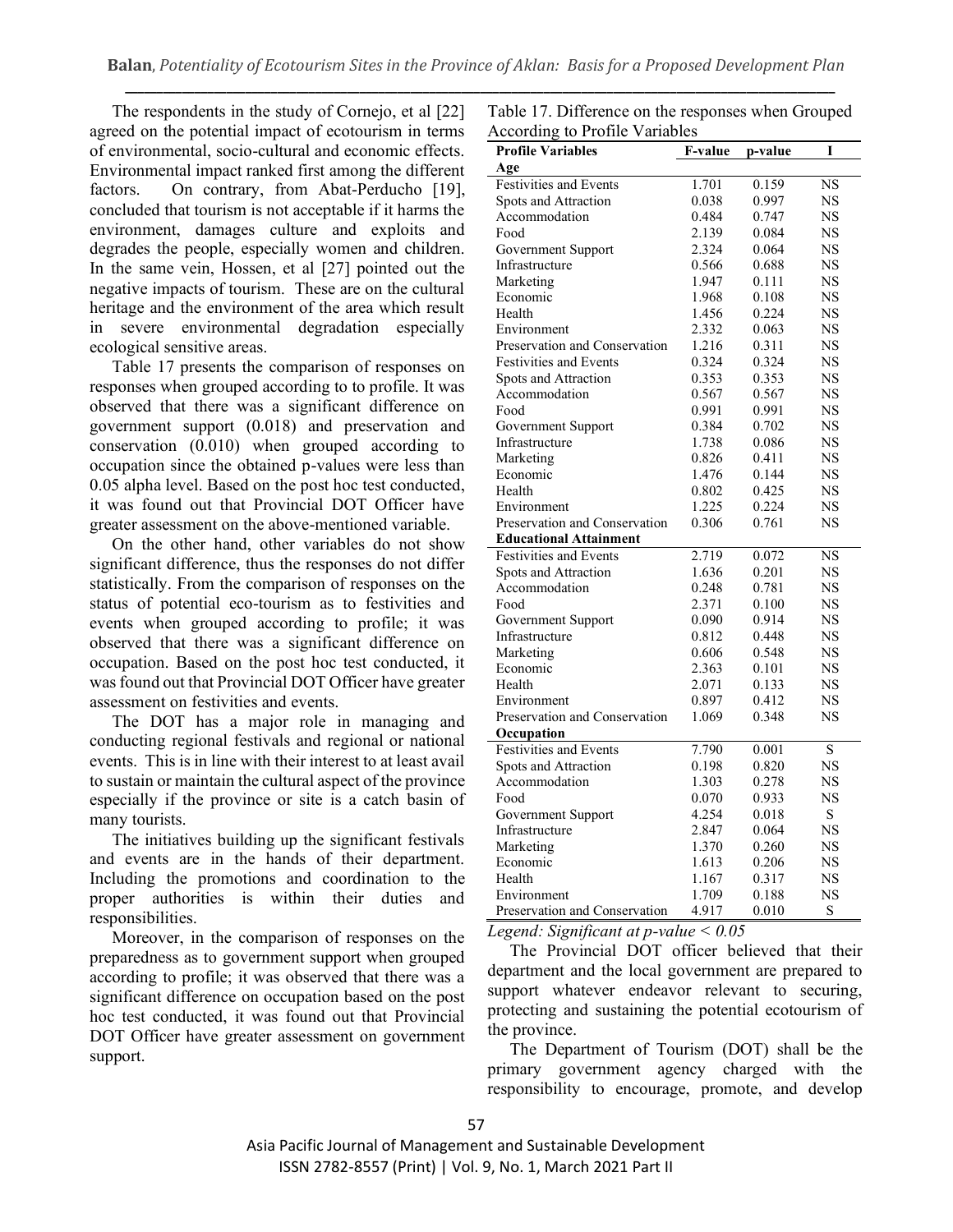tourism as a major socio-economic. Moreover, The Tourism Services and Regional Offices Sector are tasked to ensure the pleasant entry, stay, and exit of tourists. It formulates standards of quantity and efficiency for tourism-oriented establishments, among others, done through an accreditation system. Tourist establishments' compliance to policies are monitored to make sure that their facilities and services are operated and maintained according to acceptable international norms. The Sector also supervises DOT's regional operations established to implement the policies, plans, programs, and regulations of the Department and to maintain the delivery of efficient and effective frontline services for the tourism industry [28].

Further, the comparison of responses on the preservation and conservation aspect of potential ecotourism when grouped according to profile; it was observed that there was a significant difference on occupation based on the post hoc test conducted, it was found out that councilor have greater assessment on the above-mentioned aspect.

The councilors supported the preservation and conservation of the ecotourism. Prior to their experience to Boracay they are highly aware of the importance of the said aspect. They believed by doing so, it will boost the economic, cultural and environmental aspects of many municipalities who keep safe such potential ecotourism sites.

Table 18 (Appendix) refers to the proposed Eco-Tourism Development Plan was adapted and modified from amended Medium Term Strategic Action Plan of the National Tourism Development Plan (NTDP) 2016-2022; it is the continuation of the NTDP of 2011- 2016. The researcher has taken and included the relevant strategies and action plan elements that can particularly contribute to the growth of the eco-tourism in the Province of Aklan more so, can utilize in full range for the development and enhancement of the facilities and services, tourism circuits and development areas to gain expansion and new opportunities to all the tourism stakeholders.

In this case, the aims to intensify the transport infrastructure development will improvement the international airport terminal operations, cruising industry, and the expansion of the tourism road infrastructure to develop the tourism circuits. Second, in pursuing the travel facilitation incentives

for amending haul regulations and fees. Third, attracting the investment and improve business environment will expand the transportation facilities and services, accommodation and promotions campaign through private investments in this sector.

While the fourth is about the expansion of product development Initiatives by sustaining the tourism resources to which may result to greater connectivity to Public and Private sectors and come closer to the local communities. Fifth, the implement of expanded marketing program for foreign markets using the promotional tagline "It's more fun in the Philippines" and local branding campaign of Aklan Province: "Feel Alive, Feel Aklan". Also, be the MICE venue co-inside with tourism promotions campaign with special focus on farm and ecotourism sites. Sixth, enhancing the HR capacity and improve the service standards for extreme labor-intensive source of tourism and hospitality employment.

Further, the seventh will promote the initiatives in embracing quality standards to regulate the certification and accreditation processes of tourism enterprises in the province. Eighth, in supporting the MSME Development; this calls for the setting up of an institute of tourism competitiveness, support the qualified travel and tourism entrepreneurs and to boost productivity on indigenous materials in producing quality products. Ninth, is expanding and promoting the cultural offerings.

This area will expand the cultural offerings of the tourism products and eco-tourism sites and destinations in the province of Aklan. Tenth, preserving the environment and promote climate change adaptation to continuously protecting the unique, authentic, and environment-friendly destinations and products. Lastly, the implementation of risks and crisis management programs basically to manage properly the tourism resources, travelers and other stakeholders. Also, addressing the tourism risks and crisis requires concerted efforts from all stakeholders and from travel industry partners to include rescue, medical, and police authorities.

## **CONCLUSIONS**

Most of the respondents belong to ages 51 to 60 years old, male, college graduate and councilors. The most visited potential eco-tourism sites were Katunggan it Ibajay, Ibajay, Bakhawan Eco Park, Kalibo and Hinugtan White Beach, Buruanga. While the least were Motag Living Museum , Malay, Nabaoy River, Malay, Pawa Wind Farm ,Nabas and Hacienda Maria, Buruanga. Based on the results of the study festivities and events, food, spots and attraction and accommodation contributed positively to the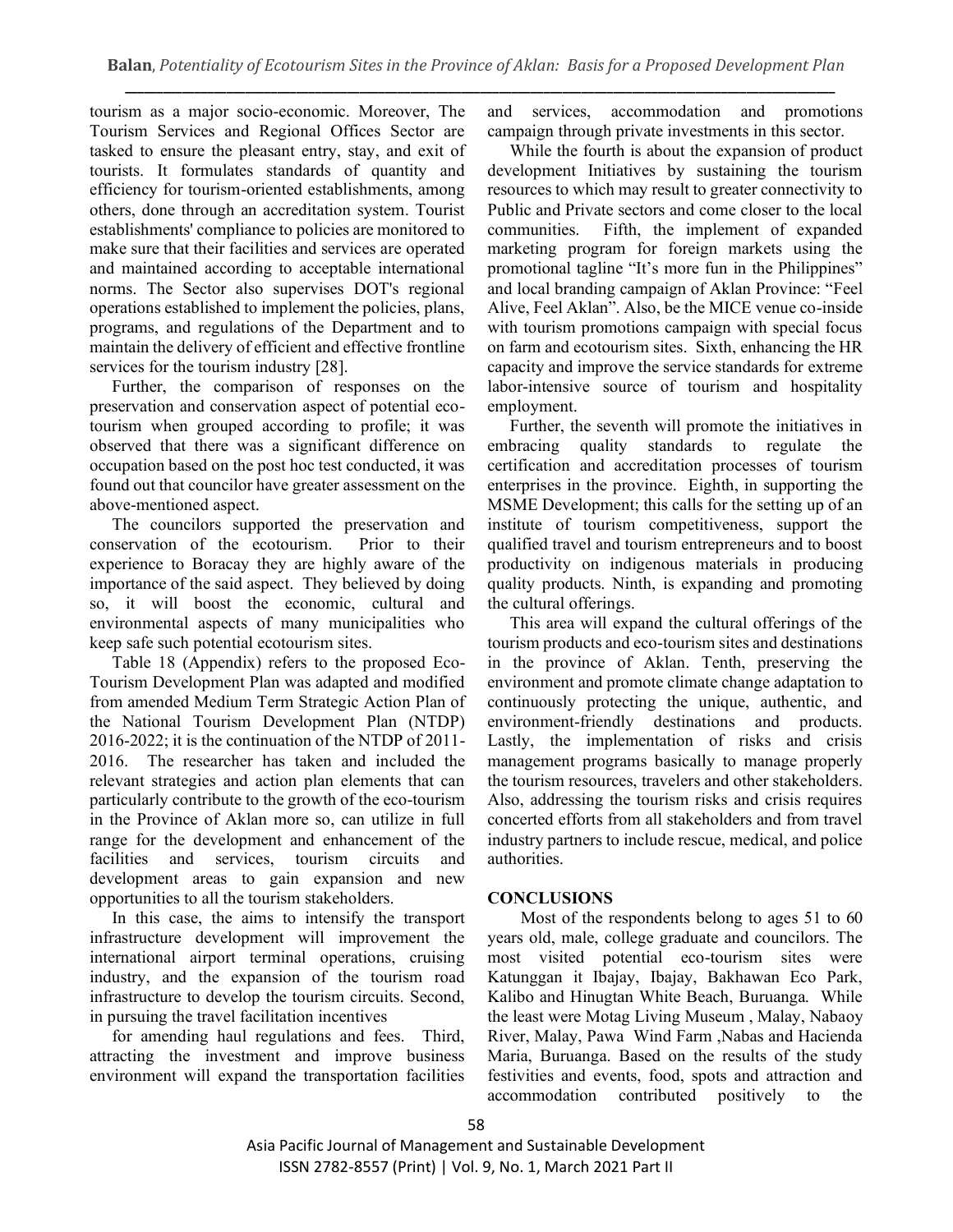potentiality of the eco-tourism sites in Aklan while, the different aspects of potential eco-tourism have an impact to the community. The researcher was able to propose an eco-tourism development plan for Aklan.

#### **RECOMMENDATIONS**

There may be private and local government collaboration on initiating aggressive support to all endeavors for the improvement of the eco-tourism sites specifically in the development of infrastructures and marketing. The DOT Aklan may direct the private entities to pursue environmental projects and eco programs promoting the eco-tourism of the province. The local government and the community may work together to preserve the cultural aspect of the Aklan and conserve the natural resources within the eco-tourism sites. The Local Government units of Aklan and the private sectors may utilize the proposed eco-tourism development plan of the researcher to improve the identified sites. The councilors may coordinate with the tourism officers and private sectors in assessing needs for the improvement of the eco-tourism sites from each municipality. Also, encourage the community to participate to any organized event and projects. The future researcher may conduct similar study using different variables such as: communitybased engagement and tourists' participation in the potential eco-tourism sites elsewhere since the paper is only limited to the status of eco-tourism as well as level of preparedness of Aklan in terms of: government support, infrastructure and marketing; and considering the aspects of potential eco-tourism in terms of: economic, health and environmental aspect and preservation and conservation.

#### **REFERENCES**

- [1] Kiper, T., (2018). Role of Ecotourism in Sustainable Development. Retrieved from: [https://www.daily](https://www.daily-sun.com/)[sun.com/](https://www.daily-sun.com/)
- [2] Rajčevič, M. (2020). A Responsible Traveller. Retrieved from: <https://traveltips.usatoday.com/>
- [3] Uriarte, G. G, Punzalan, M. O.(2015). Introduction to Research Methods: Rex Book Store, Philippines
- [4] Cadaweng, E., (nd), Finding Experience: Forest from the mud: the Kalibo experience. Retrieved from: <http://www.fao.org/>
- [5] Guide to the Philippines, (2020). Hacienda Maria Tour from Boracay: Waterfalls, Hot Jacussi and Cave. Retrieved from: <https://guidetothephilippines.ph/>
- [6] WordPress, (2012). Festivals. Retrieved from: <http://www.hattours.com/>
- [7] Sachin, B.S., Ramesh, R, and Rajashekar C. K. (2017). Awareness Towards Impact of Festivals on Ecology: Need for Social Work Intervention. Retrieved from: <https://papers.ssrn.com/>
- [8] Weebly, (2020). Accommodation. Retrieved from: <http://stravelandtourism.weebly.com/>
- [9] Martins, M., (2015). The tourist Imagery, the Destination Image and the Brand Image. Journal of Hospitality and Tourism Management 3(2). DOI:10.15640/jthm.v3n2a1. Retrieved from: <https://www.researchgate.net/>
- [10] Hausold, A. (2010). Festival help to attract tourist. Retrieved From[: https://www.tourism-review.com/](https://www.tourism-review.com/)
- [11] Ch-admin., (2019). Importance of Hotels in the Tourism Industry. Retrieved from: <https://www.chashotels.in/>
- [12] Ahman, S. (2013). The Influence Of The Accommodation Sector On Tourism Development And Its Sustainability Case Study: Strand Camping, Larsmo
- [13] Millionmetrics, 2017. The Rise of Food Tourism: How food tourism can boost The hospitality  $\&$ tourism industry. Retrieved from: [https://www.millionmetrics.com](https://www.millionmetrics.com/)
- [14] Nagy, A. and Nagy H., (2013). The Importance of Festival Tourism In The Economic Development Of Hungary. Journal on Bio economy and Sustainable Development 2(2) DOI: 10.2478/vjbsd-2013-0011
- [15] Nios (2013). Tourist Accommodation. Retrieved from:<http://oer.nios.ac.in/>
- [16] Smith, M., Macleod, N., & Robertson, M. H. (2010). Festivals and events tourism. In *Key concepts in tourist studies* (pp. 66-70). SAGE Publications Ltd, https://www.doi.org/10.4135/9781446251027.n16
- [17] Aguila, G. & Ragot, R. (2014). Ecotourism industry in Ilijan, Batangas City, Philippines: Assessing its effects as a basis of proposed tourism development plan. Quarterly Journal of Business Studies. Vol. 1(1), 24-35. Retrieved from: [http://www.rassweb.com.](http://www.rassweb.com/)
- [18] Yilmaz, O. (2011). Analysis of the potential for ecotourism in Golhisar district. Procedia Social and Behavioral Sciences 19, 240-249.
- [19] Abat-Parducho, R. B. (2015). Ecotourism in the Philippines: A Review of Literature. First Semester, SY 2014-2015. CPAF, UPLB, College, Laguna
- [20] Phanthavong, A. (2009). The Potential of Ecotourism to Contribute to Local Sustainable Development: A case study in Kiet Ngong Village in Xe Pian national protected area, Lao PDR. Unpublished Thesis in Master of Philosophy in Development Studies, Massey University, New Zealand.
- [21] Kiper, T., (2013). Role of Ecotourism in Sustainable Development. Retrieved from: <https://www.intechopen.com/>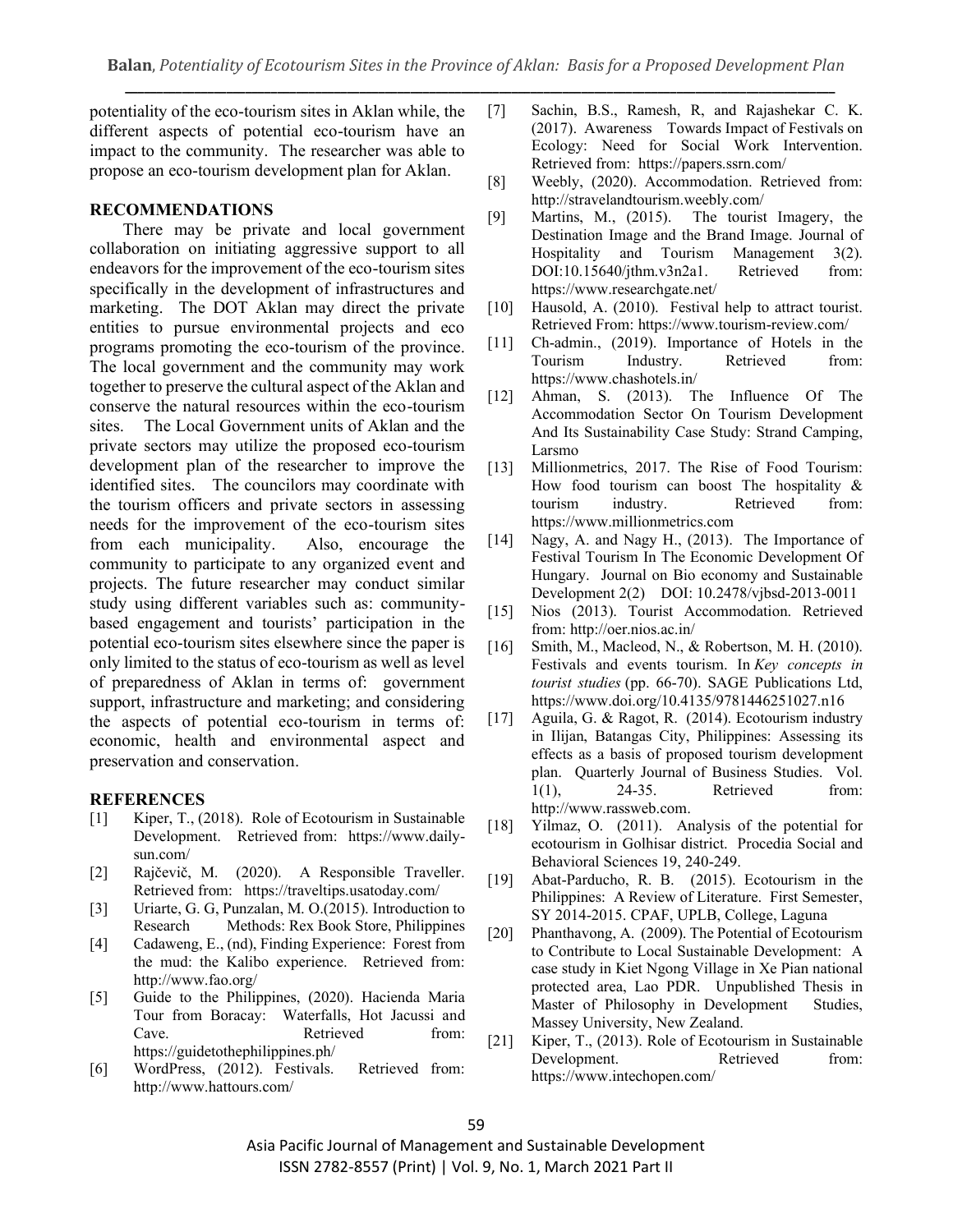- [22] Cornejo, H., Labasan, P., Soliven, A. & Barcenas, J (2016). Ecotourism in Borawan Island of Quezon Province: Inputs to tourism development. LPU-Laguna Journal of International Tourism and Hospitality Management. Vol 3, No. 2.
- [23] Soreda, C. & Estonanto, A (2017). The Buhatan River Eco adventure: A case study. Asia Pacific Journal of Multidisciplinary Research. Vol. 5, No. 3, 71-78.
- [24] Ministry of tourism, (2020). Health tourism. Retrieved from[: https://mt.gov.sa/](https://mt.gov.sa/)
- [25] Aguis, K., Theuma, N., Deidun, A. & Camilleri, L. (2019). Small Islands as Ecotourism Destinations: A Central Mediterranean Perspective. Island Studies Journal, (14(2), November. Pages 115-136.
- [26] Tiwari,T.& Abrol, A. (2015). A research paper on eco-tourism-Its sustainability in India. International Research Journal of Commerce Arts and Science.

Volume 6 Issue 9. Retrieved from: [http://www.casirj.com.](http://www.casirj.com/)

- [27] Hossen, A., Ahsan, M. F. & Kamruzzaman, M. (2014). Ecotourism potentiality in the Dulahazra Safari Park, Bangladesh. J. Environ. Sc. & Natural Resources, 7(1): 189-196.
- [28] DOT (2018). Tourism Act of 2009. Retrieved from: <http://www.tourism.gov.ph/>

#### **COPYRIGHTS**

Copyright of this article is retained by the author/s, with first publication rights granted to APJMSD. This is an openaccess article distributed under the terms and conditions of the Creative Commons Attribution license (http://creative commons.org/licenses/by/4).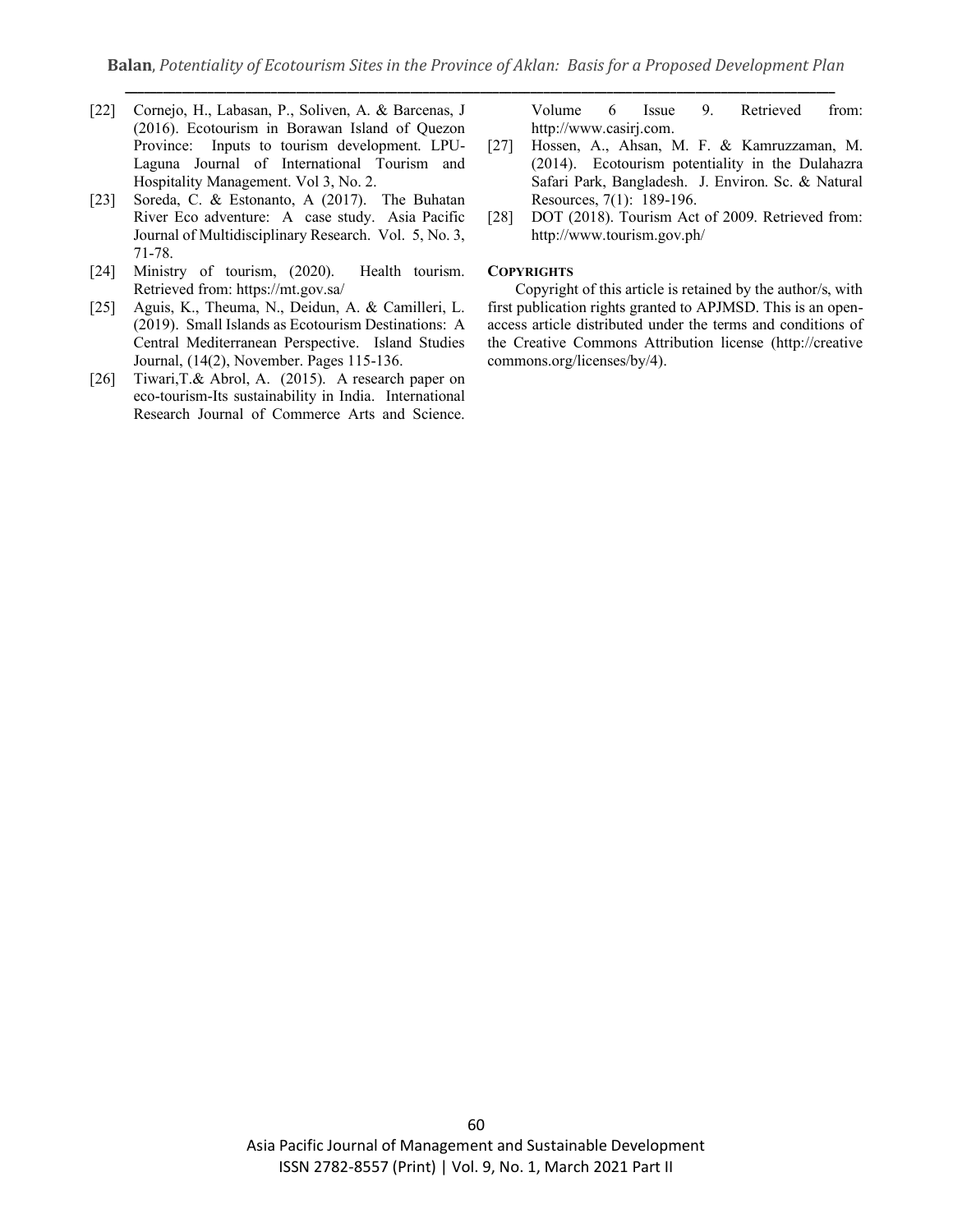| Table To. I Toposed Leo-Tourism Development I fail Dased on the Result of the Budy       |                                                                                                                            |                                                                                                                                                                                    |                                                                                                                                           |  |  |
|------------------------------------------------------------------------------------------|----------------------------------------------------------------------------------------------------------------------------|------------------------------------------------------------------------------------------------------------------------------------------------------------------------------------|-------------------------------------------------------------------------------------------------------------------------------------------|--|--|
| <b>KSA</b> / Objectives<br>1.                                                            | <b>Strategy</b><br>Potential Eco-Tourism Sites in terms of:                                                                | <b>Description of Activities</b>                                                                                                                                                   | <b>Success Indicators</b>                                                                                                                 |  |  |
| <b>Festivities and Events</b>                                                            |                                                                                                                            |                                                                                                                                                                                    |                                                                                                                                           |  |  |
| To strengthen environmental<br>advocacy embedded to<br>festivities and events            | Promote farm and eco-tourism<br>through incorporating to annual<br>Tourism Special<br>Events calendar                      | Develop a Tourism Calendar of events<br>consisting of existing and new events such as:<br>culinary shows, musical and cultural events,<br>showcasing the farm and eco-tourism etc. | Recognizing the new events<br>for farm and eco-tourism                                                                                    |  |  |
| <b>Spots and Attraction</b>                                                              |                                                                                                                            |                                                                                                                                                                                    |                                                                                                                                           |  |  |
| To add more pilgrimage<br>activities                                                     | Enhance and support regional<br>festivals which<br>carry environmental advocacy                                            | DOT representatives design a set of criteria to<br>be applied to festivals organized by LGUs and<br>private entities to ascertain environmental<br>accuracy and appropriateness    | Developing and<br>promoting of farm and eco-<br>tourism programs<br>implemented                                                           |  |  |
| Accommodation                                                                            |                                                                                                                            |                                                                                                                                                                                    | province wide                                                                                                                             |  |  |
| To improve the status of<br>hostels and Airbnb                                           | With the cooperation of<br>community and spearhead by<br>religious groups and the church                                   | Pursue improvement of church sites and<br>facilities in conformity with LGU and<br>community tourism plans                                                                         | strengthening the religious or<br>church tourism of the<br>province                                                                       |  |  |
| Food                                                                                     | may conduct numbers of                                                                                                     |                                                                                                                                                                                    |                                                                                                                                           |  |  |
| To enhance the native dishes                                                             | pilgrimage activities<br>Continue the support for<br>restoration and conservation<br>projects in ecotourism heritage       | DOT Regional Offices are to come up with a<br>shortlist of heritage and ecological sites<br>requiring enhancement and restoration and<br>information/interpretation centers        | Restoring ecotourism and<br>heritage sites                                                                                                |  |  |
|                                                                                          | sites and interpretation centers<br>Attract investments<br>in hotels/resorts to<br>fill in projected<br>supply gaps        | The hostels and Airbnb owners / investors may<br>capitalize or finance to improve their services<br>and facilities                                                                 | Hostels and Airbnb<br>becoming competitive in<br>terms of their services and<br>facilities from other type of<br>accommodation            |  |  |
|                                                                                          | The association of hostels and<br>Airbnb may work together to<br>broaden their network to reach out<br>their target market | Collaboration among LGUs, Owners /<br>investors for accreditation and marketing                                                                                                    | Establishing and creating<br>public awareness                                                                                             |  |  |
|                                                                                          | Empower the destination<br>marketing management in<br>promoting small scale<br>accommodation                               | Conduct roadshows / investment missions<br>among the hotel / resort / real estate industry<br>stakeholders and investment promotions<br>agencies                                   | Establishing and creating<br>equal opportunities among<br>small scale accommodates<br>through<br>marketing collaterals and<br>initiatives |  |  |
|                                                                                          | Conduct workshop / training to<br>improve culinary skills                                                                  | Empower the food business owners and<br>community with knowledge on product<br>innovations and marketing values                                                                    | The local will be empowered<br>with culinary skills and able<br>to innovate their native<br>dishes                                        |  |  |
|                                                                                          |                                                                                                                            |                                                                                                                                                                                    | Developing and producing<br>innovative local products                                                                                     |  |  |
|                                                                                          | Empower the destination<br>marketing management in<br>promoting the local dishes and<br>products and handicrafts           | Strengthened marketing drive or campaign to<br>product branding                                                                                                                    | It broadened the public<br>awareness on the local dishes<br>and products, and handicrafts                                                 |  |  |
| 2.                                                                                       | Preparedness of Aklan in terms of:                                                                                         |                                                                                                                                                                                    |                                                                                                                                           |  |  |
|                                                                                          |                                                                                                                            |                                                                                                                                                                                    |                                                                                                                                           |  |  |
| <b>Government support</b>                                                                |                                                                                                                            |                                                                                                                                                                                    |                                                                                                                                           |  |  |
| To strengthen the conduct of<br>scientific assessment of the<br>landscapes and seascapes | LGU's conduct needs analysis<br>study to determine the appropriate<br>approach to improve the land and<br>water resources  | Review shortlist of existing sites as identified<br>in the existing plan and introduce<br>improvements as necessary with community<br>involvement                                  | Aklan can discover or<br>develop other itineraries<br>within the province                                                                 |  |  |

## APPENDIX Table 18. Proposed Eco-Tourism Development Plan Based on the Result of the Study

61